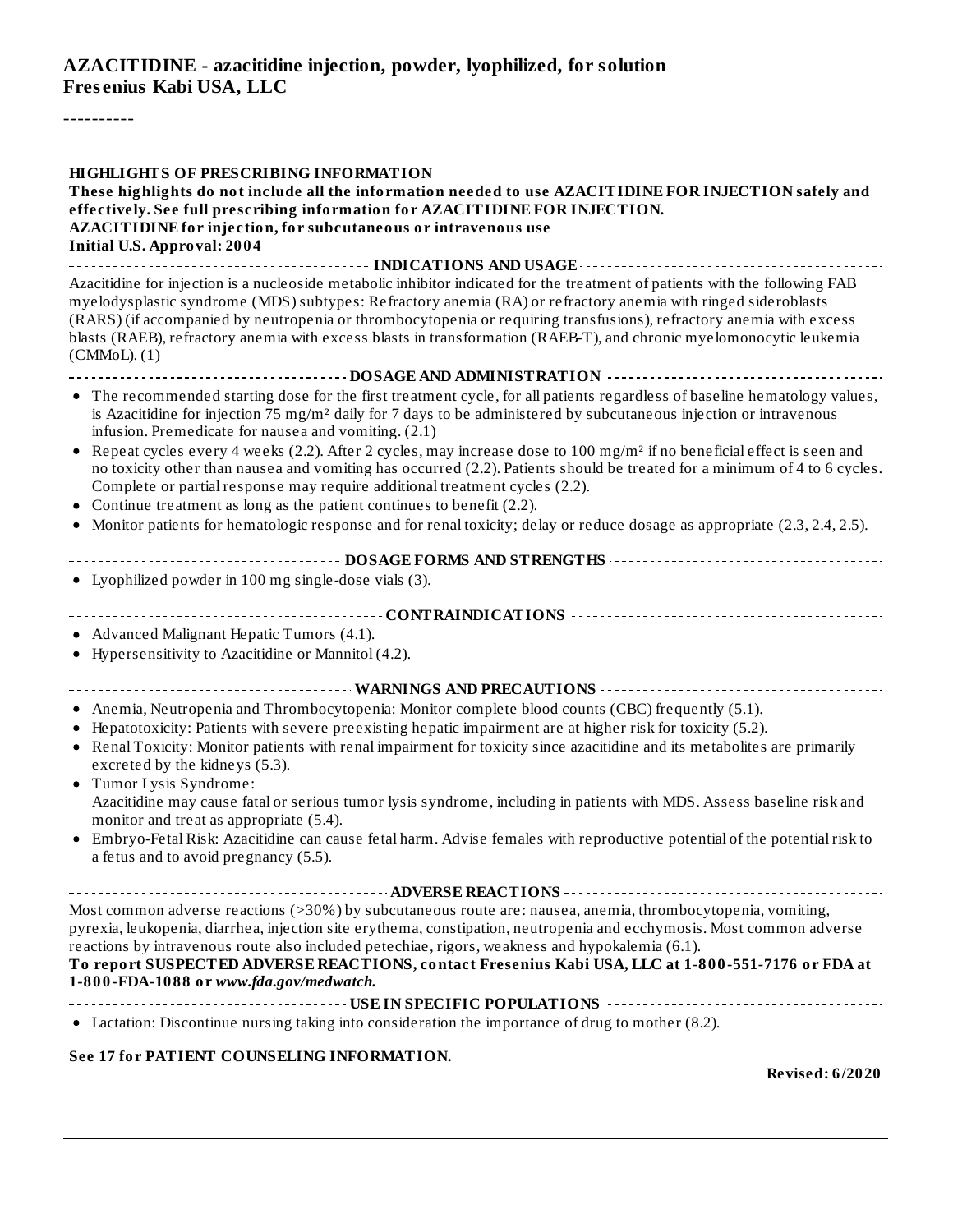#### **FULL PRESCRIBING INFORMATION: CONTENTS\* 1 INDICATIONS AND USAGE**

#### 1.1 Myelodysplastic Syndromes (MDS)

#### **2 DOSAGE AND ADMINISTRATION**

2.1 First Treatment Cycle

2.2 Subsequent Treatment Cycles

2.3 Dosage Adjustment Based on Hematology Laboratory Values

2.4 Dosage Adjustment Based on Serum Electrolytes and Renal Toxicity

2.5 Use in Geriatric Patients

2.6 Preparation of Azacitidine for injection

2.7 Instructions for Subcutaneous Administration

2.8 Instructions for Intravenous Administration

### **3 DOSAGE FORMS AND STRENGTHS**

# **4 CONTRAINDICATIONS**

4.1 Advanced Malignant Hepatic Tumors

4.2 Hypersensitivity to Azacitidine or Mannitol

# **5 WARNINGS AND PRECAUTIONS**

5.1 Anemia, Neutropenia and Thrombocytopenia

5.2 Hepatotoxicity in Patients with Severe Pre-existing Hepatic Impairment

5.3 Renal Toxicity

5.4 Tumor Lysis Syndrome

5.5 Embryo-Fetal Risk

### **6 ADVERSE REACTIONS**

6.1 Adverse Reactions in Clinical Trials

6.2 Postmarketing Experience

# **8 USE IN SPECIFIC POPULATIONS**

- 8.1 Pregnancy
- 8.2 Lactation

8.3 Females and Males of Reproductive Potential

8.4 Pediatric Use

8.5 Geriatric Use

**10 OVERDOSAGE**

#### **11 DESCRIPTION**

# **12 CLINICAL PHARMACOLOGY**

12.1 Mechanism of Action

12.3Pharmacokinetics

# **13 NONCLINICAL TOXICOLOGY**

13.1 Carcinogenesis, Mutagenesis, Impairment of Fertility

#### **14 CLINICAL STUDIES**

#### **15 REFERENCES**

# **16 HOW SUPPLIED/STORAGE AND HANDLING**

# **17 PATIENT COUNSELING INFORMATION**

\* Sections or subsections omitted from the full prescribing information are not listed.

#### **FULL PRESCRIBING INFORMATION**

**1 INDICATIONS AND USAGE**

**1.1 Myelodysplastic Syndromes (MDS)**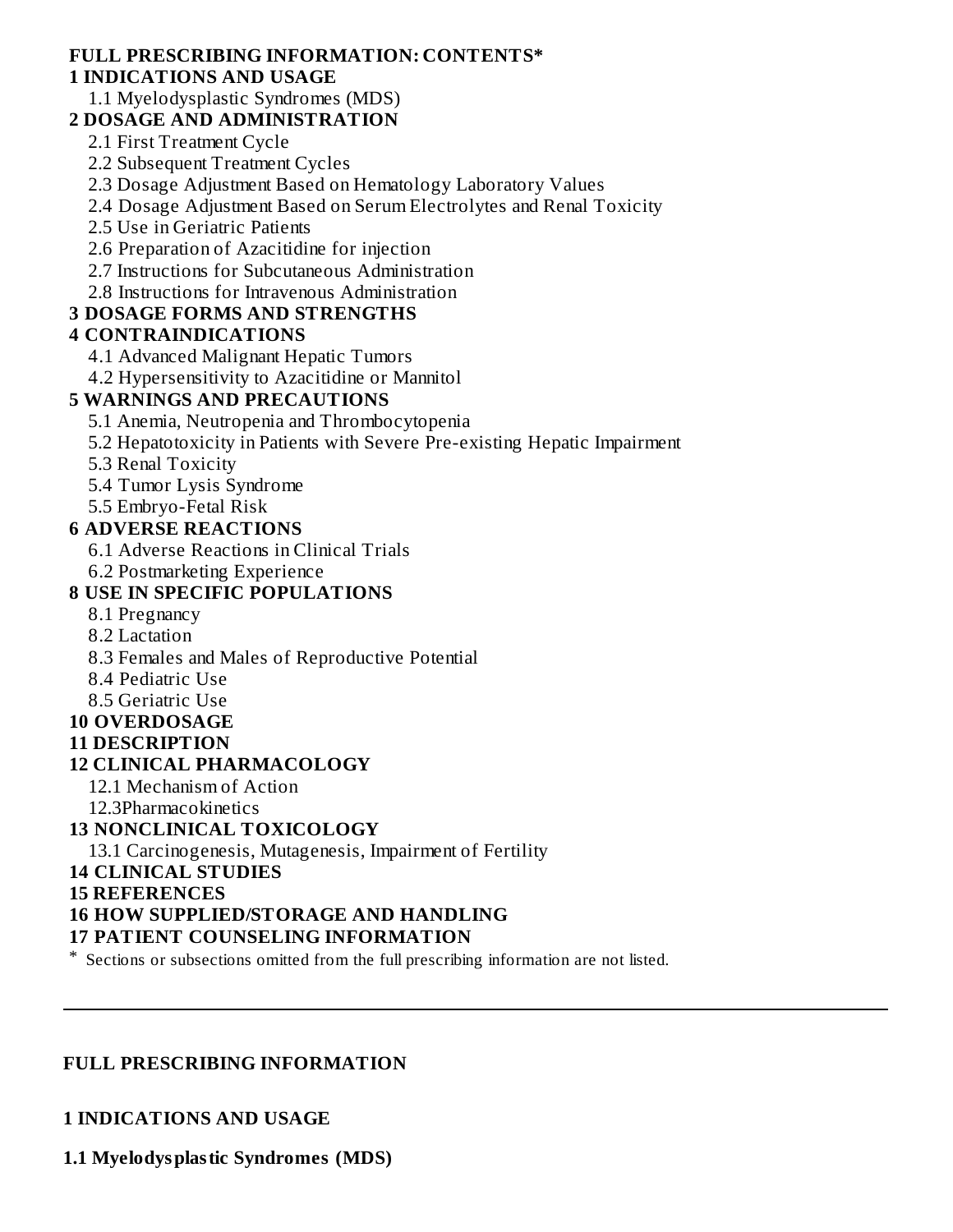Azacitidine for injection is indicated for treatment of patients with the following French-American-British (FAB) myelodysplastic syndrome subtypes: refractory anemia (RA) or refractory anemia with ringed sideroblasts (if accompanied by neutropenia or thrombocytopenia or requiring transfusions), refractory anemia with excess blasts (RAEB), refractory anemia with excess blasts in transformation (RAEB-T), and chronic myelomonocytic leukemia (CMMoL).

# **2 DOSAGE AND ADMINISTRATION**

# **2.1 First Treatment Cycle**

The recommended starting dose for the first treatment cycle, for all patients regardless of baseline hematology laboratory values, is 75 mg/m² subcutaneously or intravenously, daily for 7 days. Premedicate patients for nausea and vomiting.

Obtain complete blood counts, liver chemistries and serum creatinine prior to the first dose.

# **2.2 Subs equent Treatment Cycles**

Repeat cycles every 4 weeks. The dose may be increased to 100 mg/m² if no beneficial effect is seen after 2 treatment cycles and if no toxicity other than nausea and vomiting has occurred. It is recommended that patients be treated for a minimum of 4 to 6 cycles. However, complete or partial response may require additional treatment cycles. Treatment may be continued as long as the patient continues to benefit.

Monitor patients for hematologic response and renal toxicities *[see Warnings and Precautions (5.3)]*, and delay or reduce dosage if necessary as described below.

# **2.3 Dosage Adjustment Bas ed on Hematology Laboratory Values**

For patients with baseline (start of treatment) WBC greater than or equal to 3.0  $x10^9/L$ , ANC greater than or equal to 1.5  $x10^9/L$ , and platelets greater than or equal to 75.0  $x10^9/L$ , adjust the dose as follows, based on nadir counts for any given cycle:

|                  | Nadir Counts          | % Dose in the Next Course |
|------------------|-----------------------|---------------------------|
| ANC $(x10^9/L)$  | Platelets $(x10^9/L)$ |                           |
| Less than $0.5$  | Less than 25          | 50%                       |
| $0.5 - 1.5$      | 25-50                 | 67%                       |
| Greater than 1.5 | Greater than 50       | 100%                      |

For patients whose baseline counts are WBC less than 3.0  $\mathrm{x10^9}$ /L, ANC less than 1.5  $\mathrm{x10^9}$ /L, or platelets less than 75.0  $x10^9/L$ , base dose adjustments on nadir counts and bone marrow biopsy cellularity at the time of the nadir as noted below, unless there is clear improvement in differentiation (percentage of mature granulocytes is higher and ANC is higher than at onset of that course) at the time of the next cycle, in which case continue the current dose.

| WBC or Platelet Nadir<br>% decrease in counts from<br>baseline | Bone Marrow<br>Biopsy Cellularity at Time of Nadir<br>$(\%)$ |           |              |  |
|----------------------------------------------------------------|--------------------------------------------------------------|-----------|--------------|--|
|                                                                | $30 - 60$                                                    | $15 - 30$ | Less than 15 |  |
|                                                                | % Dose in the Next Course                                    |           |              |  |
| 50-75 Greater than 75                                          | 100                                                          | 50        | 33           |  |
|                                                                | 75                                                           | 50        | 33           |  |

If a nadir as defined in the table above has occurred, give the next course 28 days after the start of the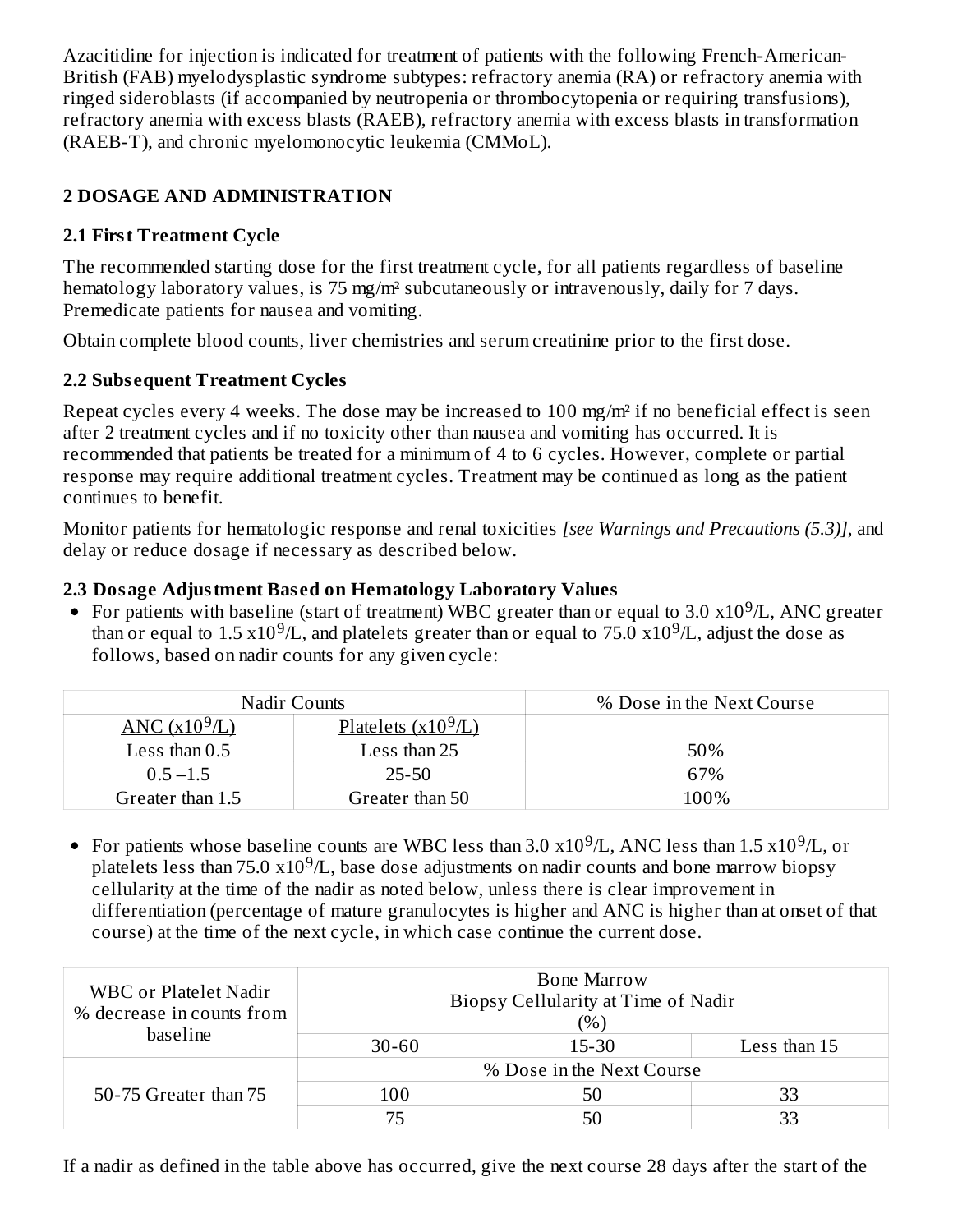preceding course, provided that both the WBC and the platelet counts are greater than 25% above the nadir and rising. If a greater than 25% increase above the nadir is not seen by day 28, reassess counts every 7 days. If a 25% increase is not seen by day 42, reduce the scheduled dose by 50%.

# **2.4 Dosage Adjustment Bas ed on Serum Electrolytes and Renal Toxicity**

If unexplained reductions in serum bicarbonate levels to less than 20 mEq/L occur, reduce the dosage by 50% for the next course. Similarly, if unexplained elevations of BUN or serum creatinine occur, delay the next cycle until values return to normal or baseline and reduce the dose by 50% for the next course *[see Warnings and Precautions (5.3)]*.

# **2.5 Us e in Geriatric Patients**

Azacitidine and its metabolites are known to be substantially excreted by the kidney, and the risk of toxic reactions to this drug may be greater in patients with impaired renal function. Because elderly patients are more likely to have decreased renal function, select the dose carefully and monitor renal function *[see Warnings and Precautions (5.3) and Use in Specific Populations (8.5)]*.

# **2.6 Preparation of Azacitidine for injection**

Azacitidine for injection is a cytotoxic drug. Follow applicable special handling and disposal procedures. $^{\rm 1}$ 

The Azacitidine for injection vial is single-dose and does not contain any preservatives. Discard unused portions of each vial properly *[see How Supplied/Storage and Handling (16)]*. Do not save any unused portions for later administration.

# **2.7 Instructions for Subcutaneous Administration**

Reconstitute Azacitidine for injection aseptically with 4 mL sterile water for injection. Inject the diluent slowly into the vial. Vigorously shake or roll the vial until a uniform suspension is achieved. The suspension will be cloudy. The resulting suspension will contain azacitidine 25 mg/mL. Do not filter the suspension after reconstitution. Doing so could remove the active substance.

**Preparation for Immediate Subcutaneous Administration:** For doses requiring more than 1 vial, divide the dose equally between the syringes (e.g., dose 150 mg = 6 mL, 2 syringes with 3 mL in each syringe) and inject into two separate sites. Due to retention in the vial and needle, it may not be feasible to withdraw all of the suspension from the vial. The product may be held at room temperature for up to 1 hour, but must be administered within 1 hour after reconstitution.

**Preparation for Delayed Subcutaneous Administration:** The reconstituted product may be kept in the vial or drawn into a syringe. For doses requiring more than 1 vial, divide the dose equally between the syringes (e.g., dose 150 mg = 6 mL, 2 syringes with 3 mL in each syringe) and inject into two separate sites. Due to retention in the vial and needle, it may not be feasible to withdraw all of the suspension from the vial. The product must be refrigerated immediately. When Azacitidine for injection is reconstituted using water for injection that has not been refrigerated, the reconstituted product may be held under refrigerated conditions (2°C - 8°C, 36°F - 46°F) for up to 8 hours. When Azacitidine for injection is reconstituted using refrigerated (2°C - 8°C, 36°F - 46°F) water for injection, the reconstituted product may be stored under refrigerated conditions ( $2^{\circ}$ C -  $8^{\circ}$ C,  $36^{\circ}$ F -  $46^{\circ}$ F) for up to 22 hours. After removal from refrigerated conditions, the suspension may be allowed to equilibrate to room temperature for up to 30 minutes prior to administration.

# **Subcutaneous Administration**

To provide a homogeneous suspension, the contents of the dosing syringe must be re-suspended immediately prior to administration. To re-suspend, vigorously roll the syringe between the palms until a uniform, cloudy suspension is achieved.

Azacitidine for injection suspension is administered subcutaneously. Rotate sites for each injection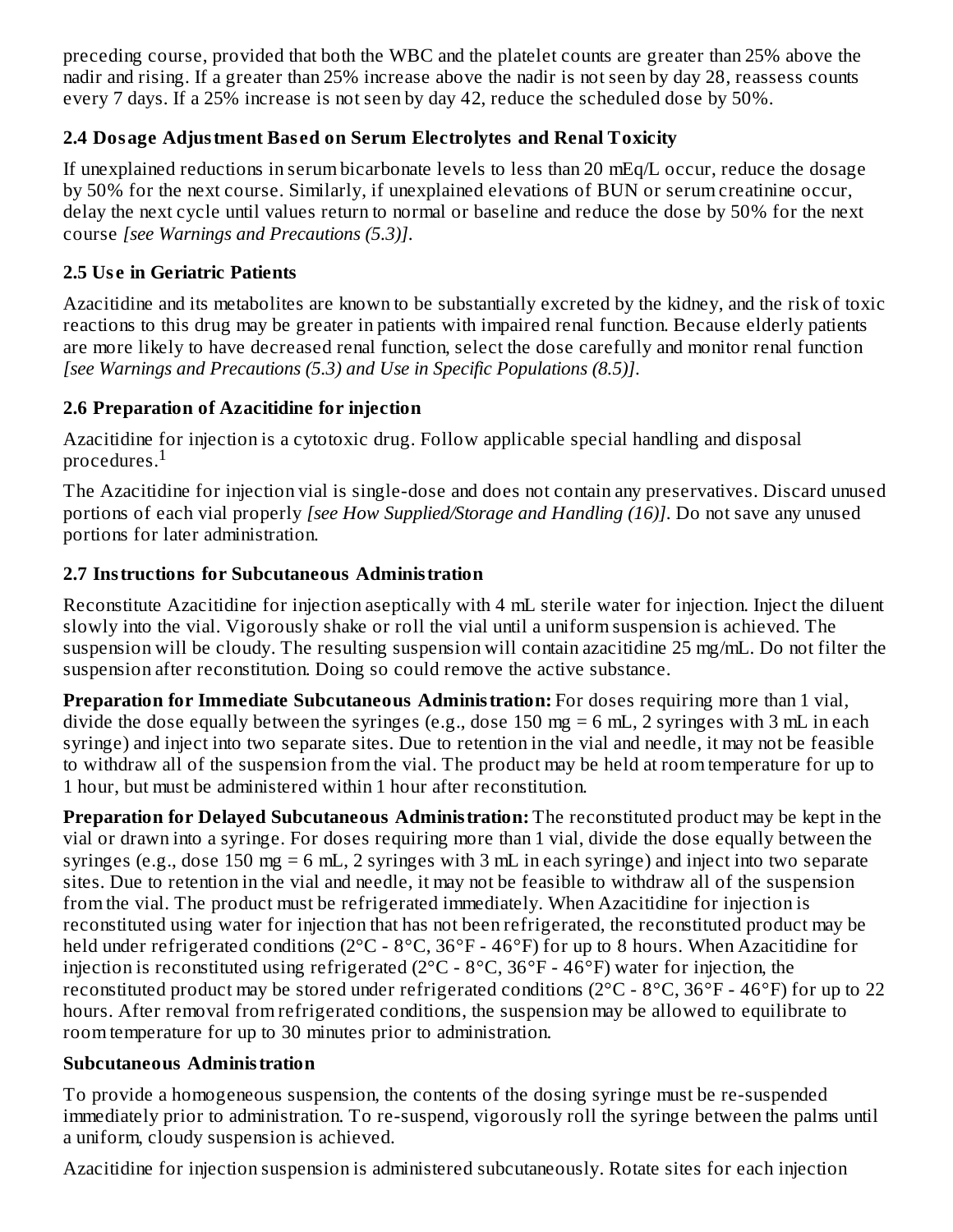(thigh, abdomen, or upper arm). New injections should be given at least one inch from an old site and never into areas where the site is tender, bruised, red, or hard.

**Suspension Stability:** Azacitidine for injection reconstituted with non-refrigerated water for injection for subcutaneous administration may be stored for up to 1 hour at  $25^{\circ}$ C (77°F) or for up to 8 hours between 2°C and 8°C (36°F and 46°F); when reconstituted with refrigerated (2ºC - 8ºC, 36ºF - 46ºF) water for injection, it may be stored for 22 hours between 2°C and 8°C (36°F and 46°F).

# **2.8 Instructions for Intravenous Administration**

Reconstitute the appropriate number of Azacitidine for injection vials to achieve the desired dose. Reconstitute each vial with 10 mL sterile water for injection. Vigorously shake or roll the vial until all solids are dissolved. The resulting solution will contain azacitidine 10 mg/mL. The solution should be clear. Parenteral drug product should be inspected visually for particulate matter and discoloration prior to administration, whenever solution and container permit.

Withdraw the required amount of Azacitidine for injection solution to deliver the desired dose and inject into a 50 -100 mL infusion bag of either 0.9% Sodium Chloride Injection or Lactated Ringer's Injection.

#### **Intravenous Solution Incompatibility**

Azacitidine for injection is incompatible with 5% Dextrose solutions, Hespan, or solutions that contain bicarbonate. These solutions have the potential to increase the rate of degradation of Azacitidine for injection and should therefore be avoided.

### **Intravenous Administration**

Azacitidine for injection solution is administered intravenously. Administer the total dose over a period of 10 - 40 minutes. The administration must be completed within 1 hour of reconstitution of the Azacitidine for injection vial.

**Solution Stability:** Azacitidine for injection reconstituted for intravenous administration may be stored at 25°C (77°F), but administration must be completed within 1 hour of reconstitution.

# **3 DOSAGE FORMS AND STRENGTHS**

Azacitidine for injection is supplied as lyophilized powder in 100 mg single-dose vials.

# **4 CONTRAINDICATIONS**

# **4.1 Advanced Malignant Hepatic Tumors**

Azacitidine is contraindicated in patients with advanced malignant hepatic tumors *[see Warnings and Precautions (5.2)]*.

# **4.2 Hypers ensitivity to Azacitidine or Mannitol**

Azacitidine is contraindicated in patients with a known hypersensitivity to azacitidine or mannitol.

# **5 WARNINGS AND PRECAUTIONS**

# **5.1 Anemia, Neutropenia and Thrombocytopenia**

Azacitidine causes anemia, neutropenia and thrombocytopenia. Monitor complete blood counts frequently for response and/or toxicity, at a minimum, prior to each dosing cycle. After administration of the recommended dosage for the first cycle, adjust dosage for subsequent cycles based on nadir counts and hematologic response [*see Dosage and Administration (2.3)*].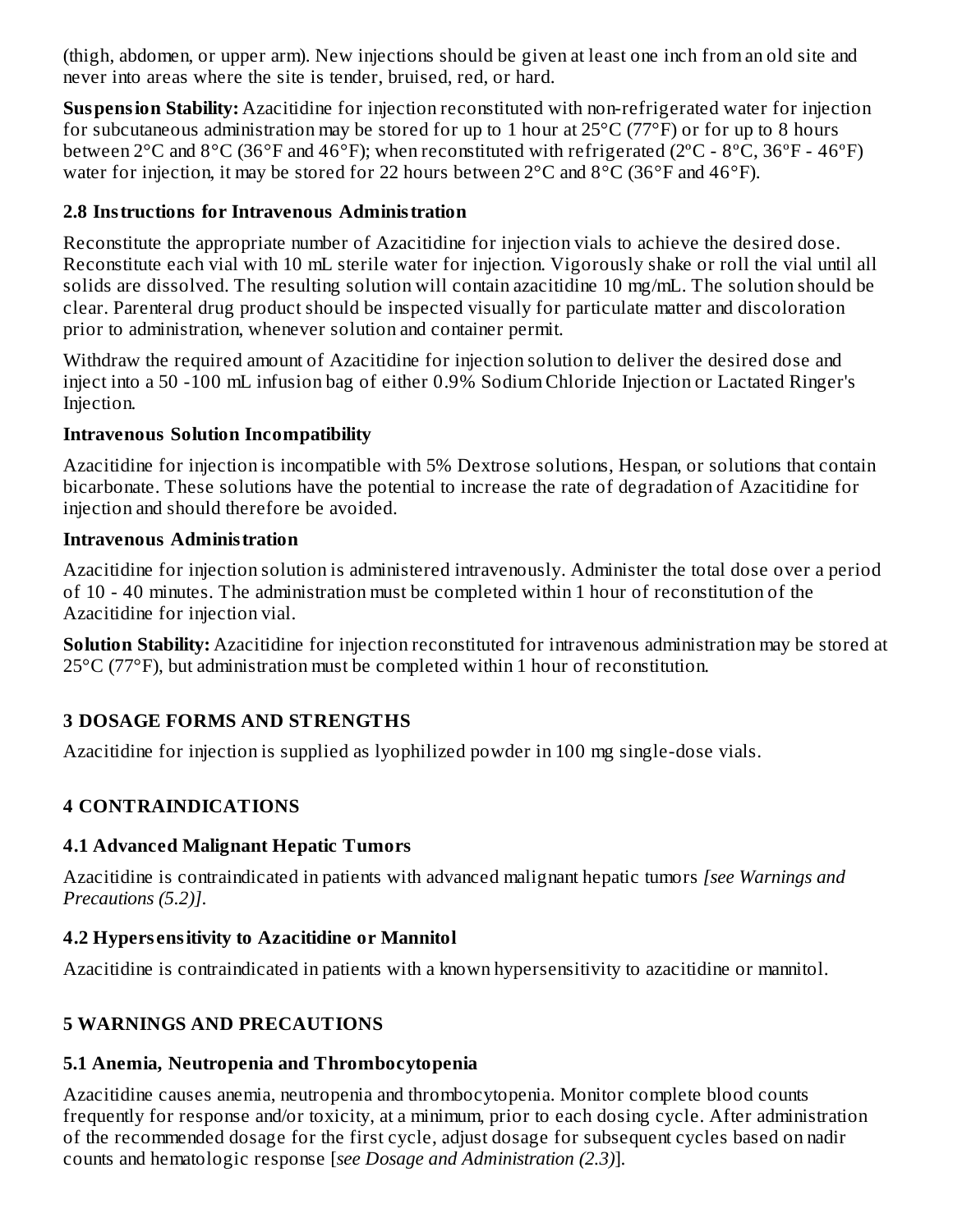# **5.2 Hepatotoxicity in Patients with Severe Pre-existing Hepatic Impairment**

Because azacitidine is potentially hepatotoxic in patients with severe pre-existing hepatic impairment, caution is needed in patients with liver disease. Patients with extensive tumor burden due to metastatic disease have been reported to experience progressive hepatic coma and death during azacitidine treatment, especially in such patients with baseline albumin <30 g/L. Azacitidine is contraindicated in patients with advanced malignant hepatic tumors *[see Contraindications (4.1)]*. Monitor liver chemistries prior to initiation of therapy and with each cycle.

Safety and effectiveness of Azacitidine in patients with MDS and hepatic impairment have not been studied as these patients were excluded from the clinical trials.

# **5.3 Renal Toxicity**

Renal toxicity ranging from elevated serum creatinine to renal failure and death have been reported in patients treated with intravenous azacitidine in combination with other chemotherapeutic agents for nonMDS conditions. In addition, renal tubular acidosis, defined as a fall in serum bicarbonate to <20 mEq/L in association with an alkaline urine and hypokalemia (serum potassium <3 mEq/L) developed in 5 patients with CML treated with azacitidine and etoposide. Monitor serum creatinine and electrolytes prior to initiation of therapy and with each cycle. If unexplained reductions in serum bicarbonate <20 mEq/L or elevations of BUN or serum creatinine occur, reduce or hold the dose *[see Dosage and Administration (2.4)]*.

Patients with renal impairment may be at increased risk for renal toxicity. Also, azacitidine and its metabolites are primarily excreted by the kidney. Therefore, monitor these patients closely for toxicity *[see Dosage and Administration (2.4, 2.5)]*. Patients with MDS and renal impairment were excluded from the clinical studies.

# **5.4 Tumor Lysis Syndrome**

Azacitidine may cause fatal or serious tumor lysis syndrome, including in patients with MDS. Tumor lysis syndrome may occur despite concomitant use of allopurinol. Assess baseline risk and monitor and treat as appropriate.

# **5.5 Embryo-Fetal Risk**

Based on the mechanism of action and findings in animals, azacitidine can cause fetal harm when administered to a pregnant woman. Azacitidine administered to pregnant rats via a single intraperitoneal (IP) dose approximating 8% of the recommended human daily dose caused fetal death and anomalies *[see Use in Specific Populations (8.1)]*.

Advise females with reproductive potential to avoid pregnancy during treatment with Azacitidine *[see Use in Specific Populations (8.3)]*. Men should be advised to not father a child while receiving treatment with Azacitidine.

# **6 ADVERSE REACTIONS**

The following adverse reactions are described in other labeling sections:

- Anemia, Neutropenia and Thrombocytopenia *[see Warnings and Precautions (5.1)]*
- Hepatotoxicity in Patients with Severe Pre-existing Hepatic Impairment *[see Warnings and Precautions (5.2)]*
- Renal Toxicity *[see Warnings and Precautions (5.3)]*
- Tumor Lysis Syndrome *[see Warnings and Precautions (5.4)]*
- Embryo-Fetal Risk *[see Warnings and Precautions (5.5)]*

**Most Commonly Occurring Advers e Reactions (Subcutaneous or Intravenous Route):** nausea, anemia, thrombocytopenia, vomiting, pyrexia, leukopenia, diarrhea, injection site erythema, constipation,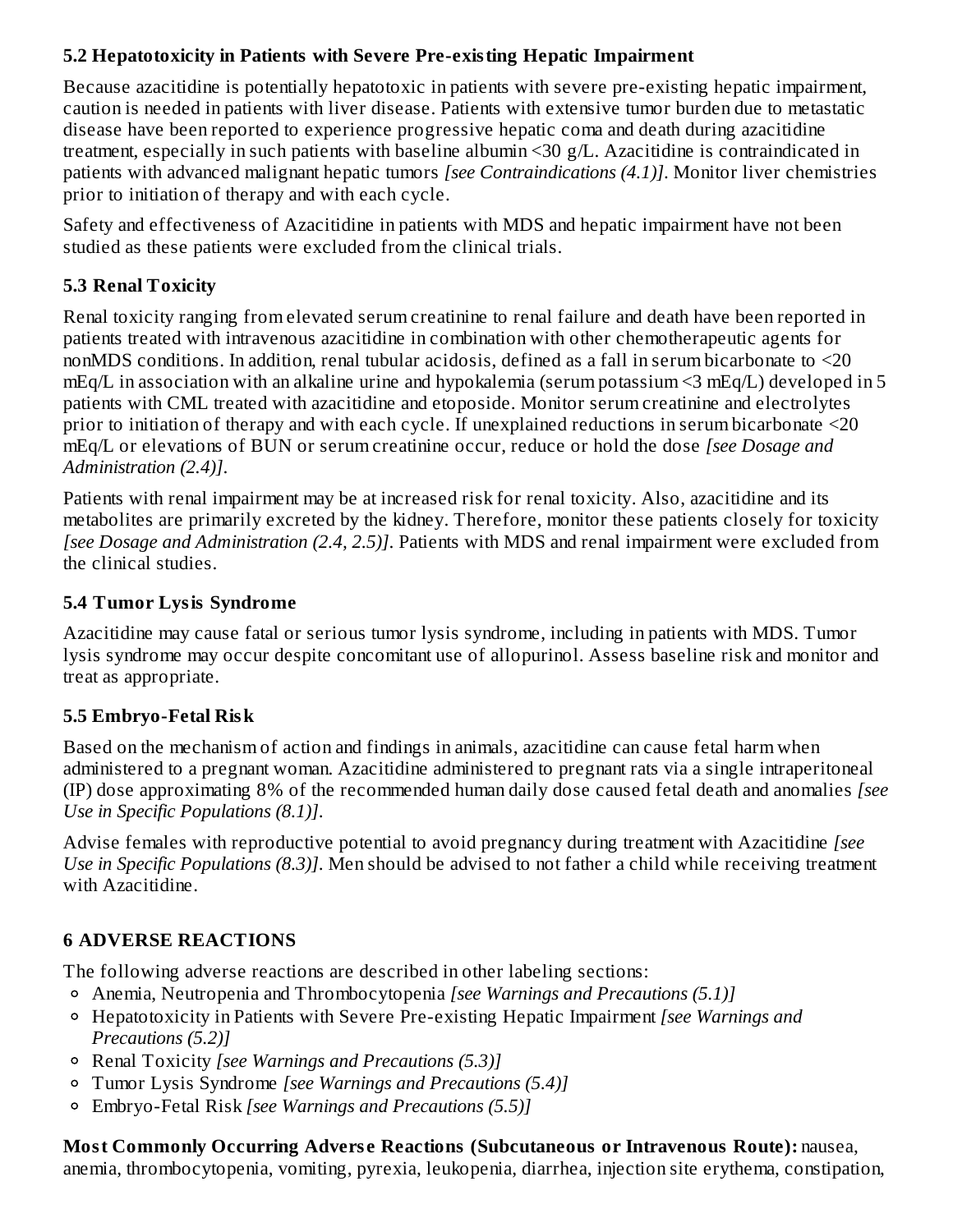neutropenia, ecchymosis. The most common adverse reactions by intravenous route also included petechiae, rigors, weakness and hypokalemia.

### **Advers e Reactions Most Frequently (>2%) Resulting in Clinical Intervention (Subcutaneous or Intravenous Route):**

Discontinuation: leukopenia, thrombocytopenia, neutropenia.

Dose Held: leukopenia, neutropenia, thrombocytopenia, pyrexia, pneumonia, febrile neutropenia.

Dose Reduced: leukopenia, neutropenia, thrombocytopenia.

# **6.1 Advers e Reactions in Clinical Trials**

Because clinical trials are conducted under widely varying conditions, adverse reaction rates observed in the clinical trials of a drug cannot be directly compared to rates in the clinical trials of another drug and may not reflect the rates observed in practice.

The data described below reflect exposure to Azacitidine in 443 MDS patients from 4 clinical studies. Study 1 was a supportive-care controlled trial (subcutaneous administration), Studies 2 and 3 were single arm studies (one with subcutaneous administration and one with intravenous administration), and Study 4 was an international randomized trial (subcutaneous administration) *[see Clinical Studies (14)]*.

In Studies 1, 2 and 3, a total of 268 patients were exposed to Azacitidine, including 116 exposed for 6 cycles (approximately 6 months) or more and 60 exposed for greater than 12 cycles (approximately one year). Azacitidine was studied primarily in supportive-care controlled and uncontrolled trials (n=150 and n=118, respectively). The population in the subcutaneous studies (n=220) was 23 to 92 years old (mean 66.4 years), 68% male, and 94% white, and had MDS or AML. The population in the intravenous study (n=48) was 35 to 81 years old (mean 63.1 years), 65% male, and 100% white. Most patients received average daily doses between 50 and 100 mg/m².

In Study 4, a total of 175 patients with higher-risk MDS (primarily RAEB and RAEB-T subtypes) were exposed to Azacitidine. Of these patients, 119 were exposed for 6 or more cycles, and 63 for at least 12 cycles. The mean age of this population was 68.1 years (ranging from 42 to 83 years), 74% were male, and 99% were white. Most patients received daily Azacitidine doses of 75 mg/m².

Table 1 presents adverse reactions occurring in at least 5% of patients treated with Azacitidine (subcutaneous) in Studies 1 and 2. It is important to note that duration of exposure was longer for the Azacitidine-treated group than for the observation group: patients received Azacitidine for a mean of 11.4 months while mean time in the observation arm was 6.1 months.

#### **Table 1: Most Frequently Obs erved Advers e Reactions (≥ 5.0% in All Subcutaneous Azacitidine Treated Patients; Studies 1 and 2)**

|                                                | <b>Number (%) of Patients</b>             |                                      |  |
|------------------------------------------------|-------------------------------------------|--------------------------------------|--|
| System Organ Class Preferred Term <sup>a</sup> | All Azacitidine <sup>b</sup><br>$(N=220)$ | Observation <sup>c</sup><br>$(N=92)$ |  |
| <b>Blood and lymphatic system disorders</b>    |                                           |                                      |  |
| Anemia                                         | 153 (70)                                  | 59 (64)                              |  |
| Anemia aggravated                              | 12(6)                                     | 5(5)                                 |  |
| Febrile neutropenia                            | 36(16)                                    | 4(4)                                 |  |
| Leukopenia                                     | 106(48)                                   | 27(29)                               |  |
| Neutropenia                                    | 71 (32)                                   | 10(11)                               |  |
| Thrombocytopenia                               | 144 (66)                                  | 42 (46)                              |  |
| <b>Gas trointes tinal dis orders</b>           |                                           |                                      |  |
| Abdominal tenderness                           | 26(12)                                    | 1(1)                                 |  |
| Constipation                                   | 74 (34)                                   | 6 (7                                 |  |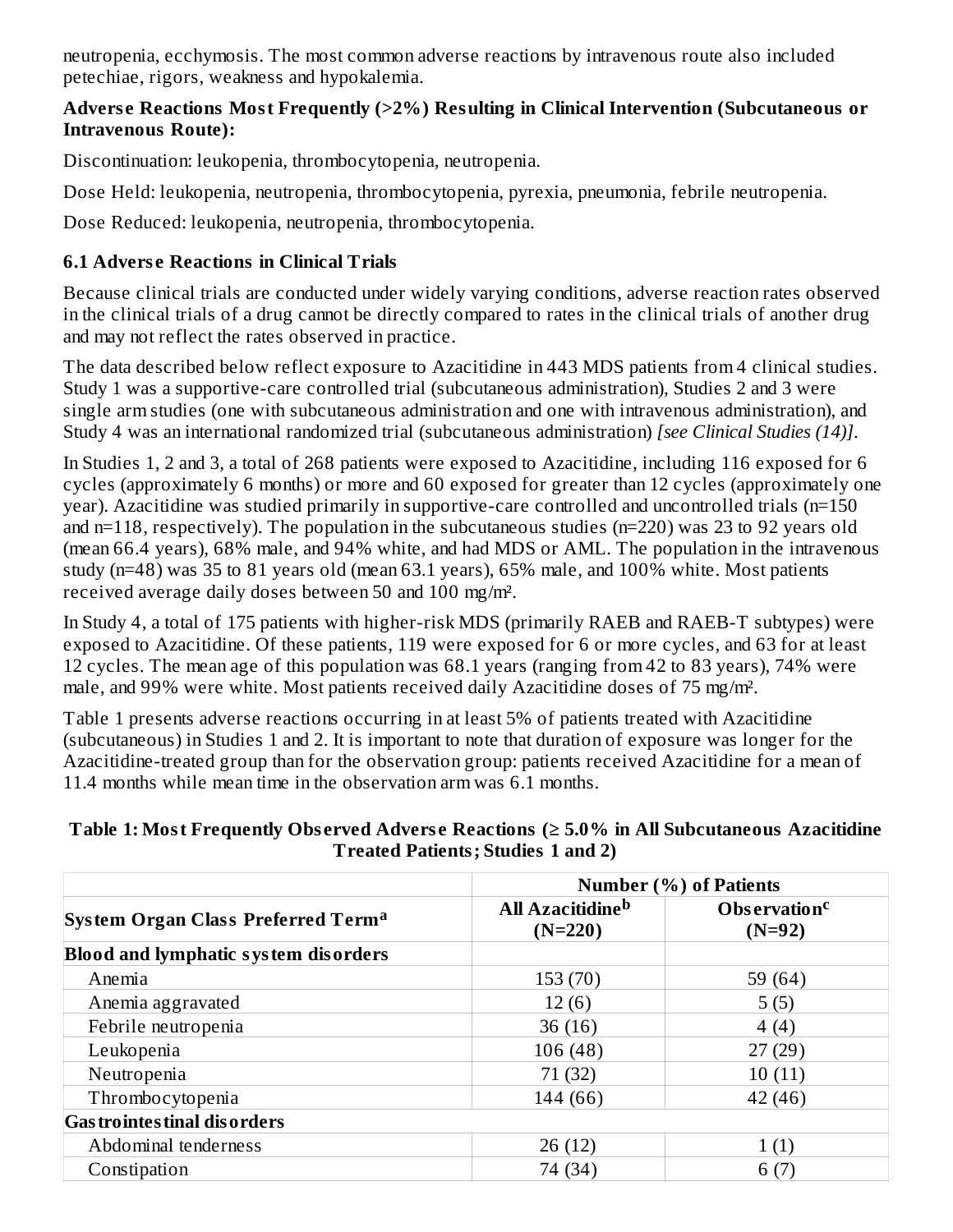| Diarrhea                                             | 80 (36)  | 13(14)           |
|------------------------------------------------------|----------|------------------|
| Gingival bleeding                                    | 21(10)   | 4(4)             |
| Loose stools                                         | 12(6)    | $\boldsymbol{0}$ |
| Mouth hemorrhage                                     | 11(5)    | 1(1)             |
| Nausea                                               | 155 (71) | 16 (17)          |
| Stomatitis                                           | 17(8)    | $\boldsymbol{0}$ |
| Vomiting                                             | 119 (54) | 5(5)             |
| General disorders and administration site conditions |          |                  |
| Chest pain                                           | 36(16)   | 5(5)             |
| Injection site bruising                              | 31(14)   | 0                |
| Injection site erythema                              | 77 (35)  | $\boldsymbol{0}$ |
| Injection site granuloma                             | 11(5)    | $\boldsymbol{0}$ |
| Injection site pain                                  | 50(23)   | $\boldsymbol{0}$ |
| Injection site pigmentation changes                  | 11(5)    | $\boldsymbol{0}$ |
| Injection site pruritus                              | 15(7)    | $\boldsymbol{0}$ |
| Injection site reaction                              | 30(14)   | $\mathbf{0}$     |
| Injection site swelling                              | 11(5)    | $\overline{0}$   |
| Lethargy                                             | 17(8)    | 2(2)             |
| Malaise                                              | 24 (11)  | 1(1)             |
| Pyrexia                                              | 114 (52) | 28 (30)          |
| <b>Infections and infestations</b>                   |          |                  |
| Nasopharyngitis                                      | 32(15)   | 3(3)             |
| Pneumonia                                            | 24 (11)  | 5(5)             |
| Upper respiratory tract infection                    | 28 (13)  | 4(4)             |
| Injury, poisoning, and procedural complications      |          |                  |
| Post procedural hemorrhage                           | 13(6)    | 1(1)             |
| Metabolism and nutrition disorders                   |          |                  |
| Anorexia                                             | 45 (21)  | 6(7)             |
| Musculos keletal and connective tissue disorders     |          |                  |
| Arthralgia                                           | 49 (22)  | 3(3)             |
| Chest wall pain                                      | 11(5)    | $\overline{0}$   |
| Myalgia                                              | 35(16)   | 2(2)             |
| Nervous system disorders                             |          |                  |
| <b>Dizziness</b>                                     | 41 (19)  | 5(5)             |
| Headache                                             | 48 (22)  | 10(11)           |
| <b>Psychiatric disorders</b>                         |          |                  |
| Anxiety                                              | 29(13)   | 3(3)             |
| Insomnia                                             | 24 (11)  | 4(4)             |
| Respiratory, thoracic and mediastinal disorders      |          |                  |
| Dyspnea                                              | 64 (29)  | 11(12)           |
| Skin and subcutaneous tissue disorders               |          |                  |
| Dry skin                                             | 11(5)    | 1(1)             |
| Ecchymosis                                           | 67(31)   | 14(15)           |
| Erythema                                             | 37(17)   | 4(4)             |
| Rash                                                 | 31(14)   | 9(10)            |
| Skin nodule                                          | 11(5)    | 1(1)             |
| Urticaria                                            | 13(6)    | 1(1)             |
| Vascular disorders                                   |          |                  |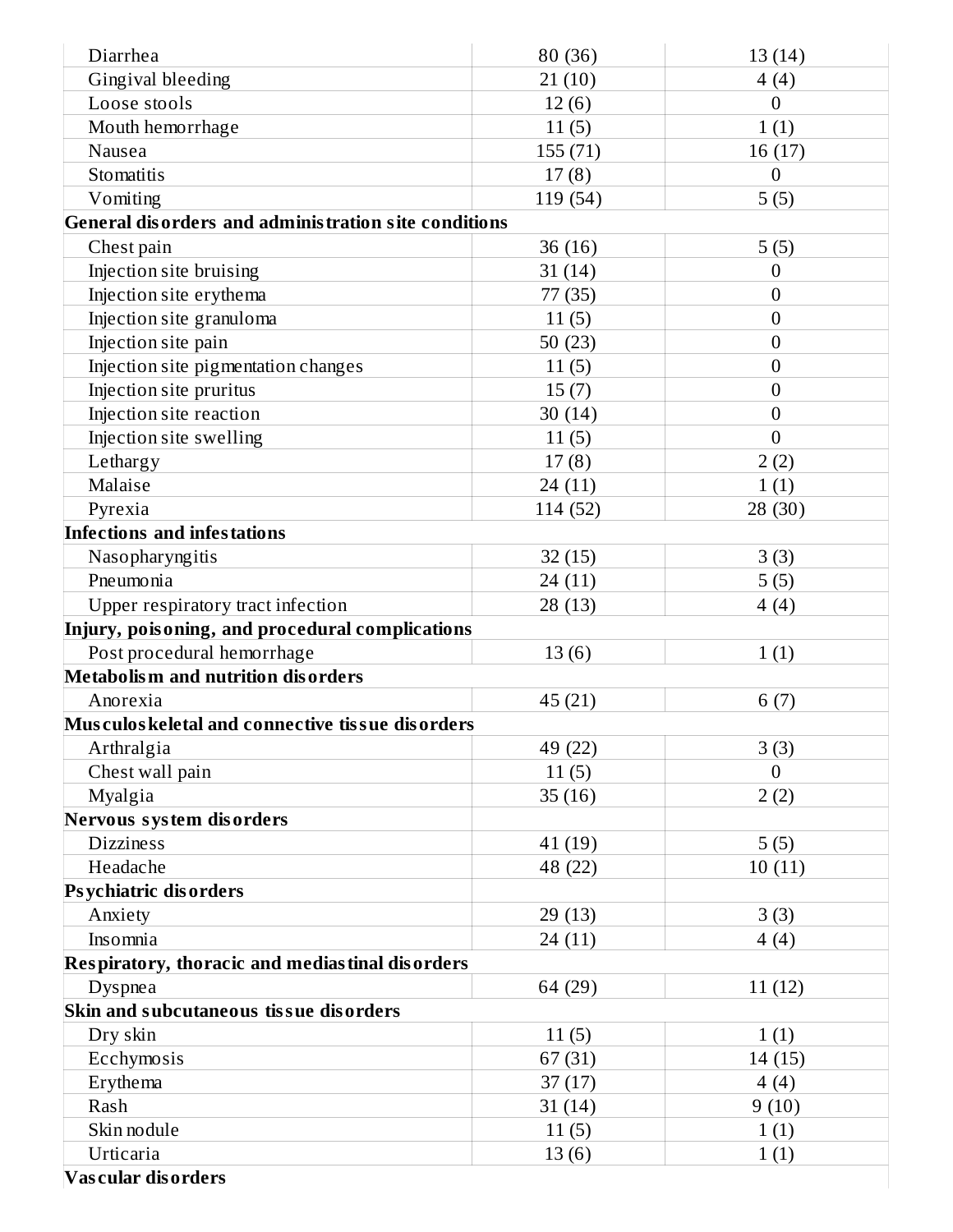| Hematoma           | 19(9)                |                        |
|--------------------|----------------------|------------------------|
| <b>Hypotension</b> | $1 \Gamma$ (7)<br>⊥∪ | ורז ר<br>╶<br><u>_</u> |
| Petechiae          | 52 (24)<br>۵Z        | 8(9)                   |

<sup>a</sup> Multiple terms of the same preferred terms for a patient are only counted once within each treatment group. Includes adverse reactions from all patients exposed to Azacitidine, including patients after crossing over from observations. b

 $\rm ^c$  Includes adverse reactions from observation period only; excludes any adverse events after crossover to Azacitidine.

Table 2 presents adverse reactions occurring in at least 5% of patients treated with Azacitidine in Study 4. Similar to Studies 1 and 2 described above, duration of exposure to treatment with Azacitidine was longer (mean 12.2 months) compared with best supportive care (mean 7.5 months).

#### **Table 2: Most Frequently Obs erved Advers e Reactions (≥ 5.0% in the Azacitidine Treated Patients and the Percentage with NCI CTC Grade 3/4 Reactions; Study 4)**

|                                                      | <b>Number (%) of Patients</b>   |                                                                   |                                 |                                                                   |  |  |
|------------------------------------------------------|---------------------------------|-------------------------------------------------------------------|---------------------------------|-------------------------------------------------------------------|--|--|
|                                                      | <b>Any Grade</b>                |                                                                   | Grade 3/4                       |                                                                   |  |  |
| <b>System Organ Class</b><br><b>Preferred Terma</b>  | <b>Azacitidine</b><br>$(N=175)$ | <b>Best</b><br><b>Supportive</b><br><b>Care Only</b><br>$(N=102)$ | <b>Azacitidine</b><br>$(N=175)$ | <b>Best</b><br><b>Supportive</b><br><b>Care Only</b><br>$(N=102)$ |  |  |
| <b>Blood and lymphatic system disorders</b>          |                                 |                                                                   |                                 |                                                                   |  |  |
| Anemia                                               | 90(51)                          | 45 (44)                                                           | 24 (14)                         | 9(9)                                                              |  |  |
| Febrile neutropenia                                  | 24(14)                          | 10(10)                                                            | 22(13)                          | 7(7)                                                              |  |  |
| Leukopenia                                           | 32(18)                          | 2(2)                                                              | 26(15)                          | 1(1)                                                              |  |  |
| Neutropenia                                          | 115 (66)                        | 29 (28)                                                           | 107(61)                         | 22(22)                                                            |  |  |
| Thrombocytopenia                                     | 122 (70)                        | 35(34)                                                            | 102(58)                         | 29 (28)                                                           |  |  |
| <b>Gas trointes tinal dis orders</b>                 |                                 |                                                                   |                                 |                                                                   |  |  |
| Abdominal pain                                       | 22(13)                          | 7(7)                                                              | 7(4)                            | $\boldsymbol{0}$                                                  |  |  |
| Constipation                                         | 88 (50)                         | 8(8)                                                              | 2(1)                            | $\boldsymbol{0}$                                                  |  |  |
| Dyspepsia                                            | 10(6)                           | 2(2)                                                              | $\boldsymbol{0}$                | $\boldsymbol{0}$                                                  |  |  |
| Nausea                                               | 84 (48)                         | 12(12)                                                            | 3(2)                            | $\boldsymbol{0}$                                                  |  |  |
| Vomiting                                             | 47 (27)                         | 7(7)                                                              | $\boldsymbol{0}$                | $\overline{0}$                                                    |  |  |
| General disorders and administration site conditions |                                 |                                                                   |                                 |                                                                   |  |  |
| Fatigue                                              | 42 (24)                         | 12(12)                                                            | 6(3)                            | 2(2)                                                              |  |  |
| Injection site bruising                              | 9(5)                            | $\boldsymbol{0}$                                                  | $\boldsymbol{0}$                | $\boldsymbol{0}$                                                  |  |  |
| Injection site erythema                              | 75 (43)                         | $\overline{0}$                                                    | $\overline{0}$                  | $\overline{0}$                                                    |  |  |
| Injection site hematoma                              | 11(6)                           | $\boldsymbol{0}$                                                  | $\overline{0}$                  | $\mathbf{0}$                                                      |  |  |
| Injection site induration                            | 9(5)                            | $\boldsymbol{0}$                                                  | $\mathbf{0}$                    | $\boldsymbol{0}$                                                  |  |  |
| Injection site pain                                  | 33(19)                          | $\boldsymbol{0}$                                                  | $\overline{0}$                  | $\boldsymbol{0}$                                                  |  |  |
| Injection site rash                                  | 10(6)                           | $\boldsymbol{0}$                                                  | $\overline{0}$                  | $\boldsymbol{0}$                                                  |  |  |
| Injection site reaction                              | 51(29)                          | $\overline{0}$                                                    | 1(1)                            | $\overline{0}$                                                    |  |  |
| Pyrexia                                              | 53 $(30)$                       | 18(18)                                                            | 8(5)                            | 1(1)                                                              |  |  |
| <b>Infections and infestations</b>                   |                                 |                                                                   |                                 |                                                                   |  |  |
| Rhinitis                                             | 10(6)                           | 1(1)                                                              | $\overline{0}$                  | $\boldsymbol{0}$                                                  |  |  |
| Upper respiratory tract infection                    | 16(9)                           | 4(4)                                                              | 3(2)                            | $\boldsymbol{0}$                                                  |  |  |
| Urinary tract infection                              | 15(9)                           | 3(3)                                                              | 3(2)                            | $\boldsymbol{0}$                                                  |  |  |
| Investigations                                       |                                 |                                                                   |                                 |                                                                   |  |  |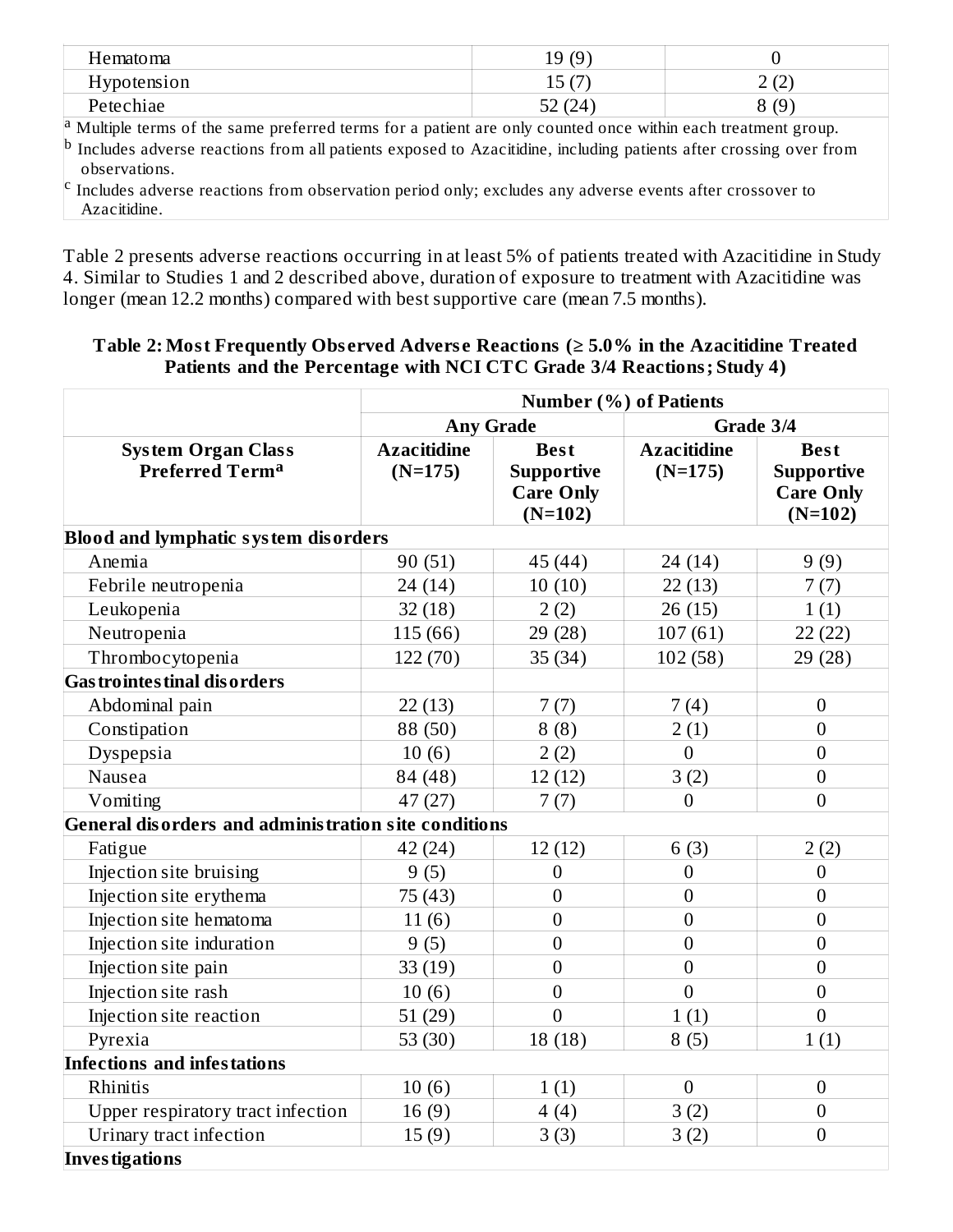| Weight decreased                                                                                         | 14(8)  | $\overline{0}$ | 1(1)             | $\overline{0}$   |
|----------------------------------------------------------------------------------------------------------|--------|----------------|------------------|------------------|
| Metabolism and nutrition disorders                                                                       |        |                |                  |                  |
| Hypokalemia                                                                                              | 11(6)  | 3(3)           | 3(2)             | 3(3)             |
| Nervous system disorders                                                                                 |        |                |                  |                  |
| Lethargy                                                                                                 | 13(7)  | 2(2)           | $\boldsymbol{0}$ | 1(1)             |
| <b>Psychiatric disorders</b>                                                                             |        |                |                  |                  |
| Anxiety                                                                                                  | 9(5)   | 1(1)           | $\overline{0}$   | $\overline{0}$   |
| Insomnia                                                                                                 | 15(9)  | 3(3)           | $\overline{0}$   | $\overline{0}$   |
| <b>Renal and urinary disorders</b>                                                                       |        |                |                  |                  |
| Hematuria                                                                                                | 11(6)  | 2(2)           | 4(2)             | 1(1)             |
| Respiratory, thoracic and mediastinal disorders                                                          |        |                |                  |                  |
| <b>Dyspnea</b>                                                                                           | 26(15) | 5(5)           | 6(3)             | 2(2)             |
| Dyspnea exertional                                                                                       | 9(5)   | 1(1)           | $\theta$         | $\boldsymbol{0}$ |
| Pharyngolaryngeal pain                                                                                   | 11(6)  | 3(3)           | $\overline{0}$   | $\overline{0}$   |
| Skin and subcutaneous tissue disorders                                                                   |        |                |                  |                  |
| Erythema                                                                                                 | 13(7)  | 3(3)           | $\theta$         | $\boldsymbol{0}$ |
| Petechiae                                                                                                | 20(11) | 4(4)           | 2(1)             | $\overline{0}$   |
| Pruritus                                                                                                 | 21(12) | 2(2)           | $\overline{0}$   | $\boldsymbol{0}$ |
| Rash                                                                                                     | 18(10) | 1(1)           | $\overline{0}$   | $\mathbf{0}$     |
| <b>Vascular disorders</b>                                                                                |        |                |                  |                  |
| Hypertension                                                                                             | 15(9)  | 4(4)           | 2(1)             | 2(2)             |
| Multiple reports of the same preferred term from a patient were only counted once within each treatment. |        |                |                  |                  |

In Studies 1, 2 and 4 with subcutaneous administration of Azacitidine, adverse reactions of neutropenia, thrombocytopenia, anemia, nausea, vomiting, diarrhea, constipation, and injection site erythema/reaction tended to increase in incidence with higher doses of Azacitidine. Adverse reactions that tended to be more pronounced during the first 1 to 2 cycles of subcutaneous treatment compared with later cycles included thrombocytopenia, neutropenia, anemia, nausea, vomiting, injection site erythema/pain/bruising/reaction, constipation, petechiae, dizziness, anxiety, hypokalemia, and insomnia. There did not appear to be any adverse reactions that increased in frequency over the course of treatment.

Overall, adverse reactions were qualitatively similar between the intravenous and subcutaneous studies. Adverse reactions that appeared to be specifically associated with the intravenous route of administration included infusion site reactions (e.g. erythema or pain) and catheter site reactions (e.g. infection, erythema, or hemorrhage).

In clinical studies of either subcutaneous or intravenous Azacitidine, the following serious adverse reactions occurring at a rate of < 5% (and not described in Tables 1 or 2) were reported:

**Blood and lymphatic system disorders:** agranulocytosis, bone marrow failure, pancytopenia splenomegaly.

**Cardiac disorders:** atrial fibrillation, cardiac failure, cardiac failure congestive, cardiorespiratory arrest, congestive cardiomyopathy.

**Eye disorders:** eye hemorrhage

**Gastrointestinal disorders:** diverticulitis, gastrointestinal hemorrhage, melena, perirectal abscess.

**General disorders and administration site conditions:** catheter site hemorrhage, general physical health deterioration, systemic inflammatory response syndrome.

**Hepatobiliary disorders:** cholecystitis.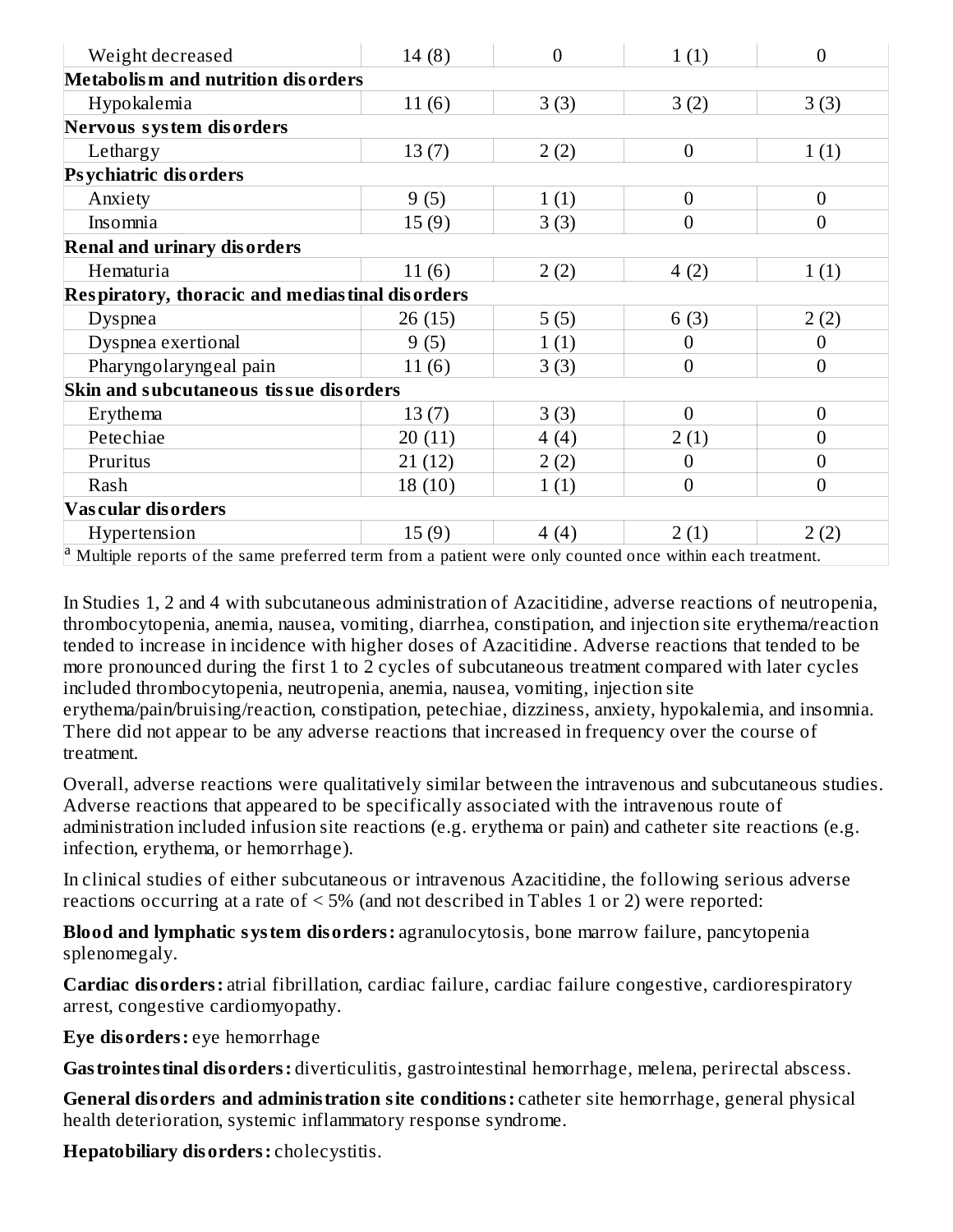**Immune system disorders:** anaphylactic shock, hypersensitivity.

**Infections and infestations:** abscess limb, bacterial infection, cellulitis, blastomycosis, injection site infection, Klebsiella sepsis, neutropenic sepsis, pharyngitis streptococcal, pneumonia Klebsiella, sepsis, septic shock, Staphylococcal bacteremia, Staphylococcal infection, toxoplasmosis.

**Metabolism and nutrition disorders:** dehydration.

**Mus culoskeletal and connective tissue disorders:** bone pain aggravated, muscle weakness, neck pain.

**Neoplasms benign, malignant and unspecified:** leukemia cutis.

**Nervous system disorders:** cerebral hemorrhage, convulsions, intracranial hemorrhage.

**Renal and urinary disorders:** loin pain, renal failure.

**Respiratory, thoracic and mediastinal disorders:** hemoptysis, lung infiltration, pneumonitis, respiratory distress.

**Skin and subcutaneous tissue disorders:** pyoderma gangrenosum, rash pruritic, skin induration.

**Surgical and medical procedures:** cholecystectomy.

**Vas cular disorders:** orthostatic hypotension.

# **6.2 Postmarketing Experience**

The following adverse reactions have been identified during postmarketing use of Azacitidine. Because these reactions are reported voluntarily from a population of uncertain size, it is not always possible to reliably estimate their frequency or establish a causal relationship to drug exposure.

- Interstitial lung disease
- Tumor lysis syndrome
- Injection site necrosis
- Sweet's syndrome (acute febrile neutrophilic dermatosis)
- Necrotizing fasciitis (including fatal cases)
- Differentiation syndrome

# **8 USE IN SPECIFIC POPULATIONS**

# **8.1 Pregnancy**

#### *Risk Summary*

Based on its mechanism of action and findings in animals, Azacitidine can cause fetal harm when administered to a pregnant woman *[see Clinical Pharmacology (12.1)]*. There are no data on the use of azacitidine in pregnant women. Azacitidine was teratogenic and caused embryo-fetal lethality in animals at doses lower than the recommended human daily dose *(see Data*). Advise pregnant women of the potential risk to the fetus.

The background rate of major birth defects and miscarriage is unknown for the indicated population. All pregnancies have a background risk of birth defect, loss, or other adverse outcomes. In the U.S. general population, the estimated background risk of major birth defects and miscarriage in clinically recognized pregnancies is 2%-4% and 15%-20%, respectively.

Data

# *Animal Data*

Early embryotoxicity studies in mice revealed a 44% frequency of intrauterine embryonal death (increased resorption) after a single IP (intraperitoneal) injection of 6 mg/m² (approximately 8% of the recommended human daily dose on a mg/m² basis) azacitidine on gestation day 10. Developmental abnormalities in the brain have been detected in mice given azacitidine on or before gestation day 15 at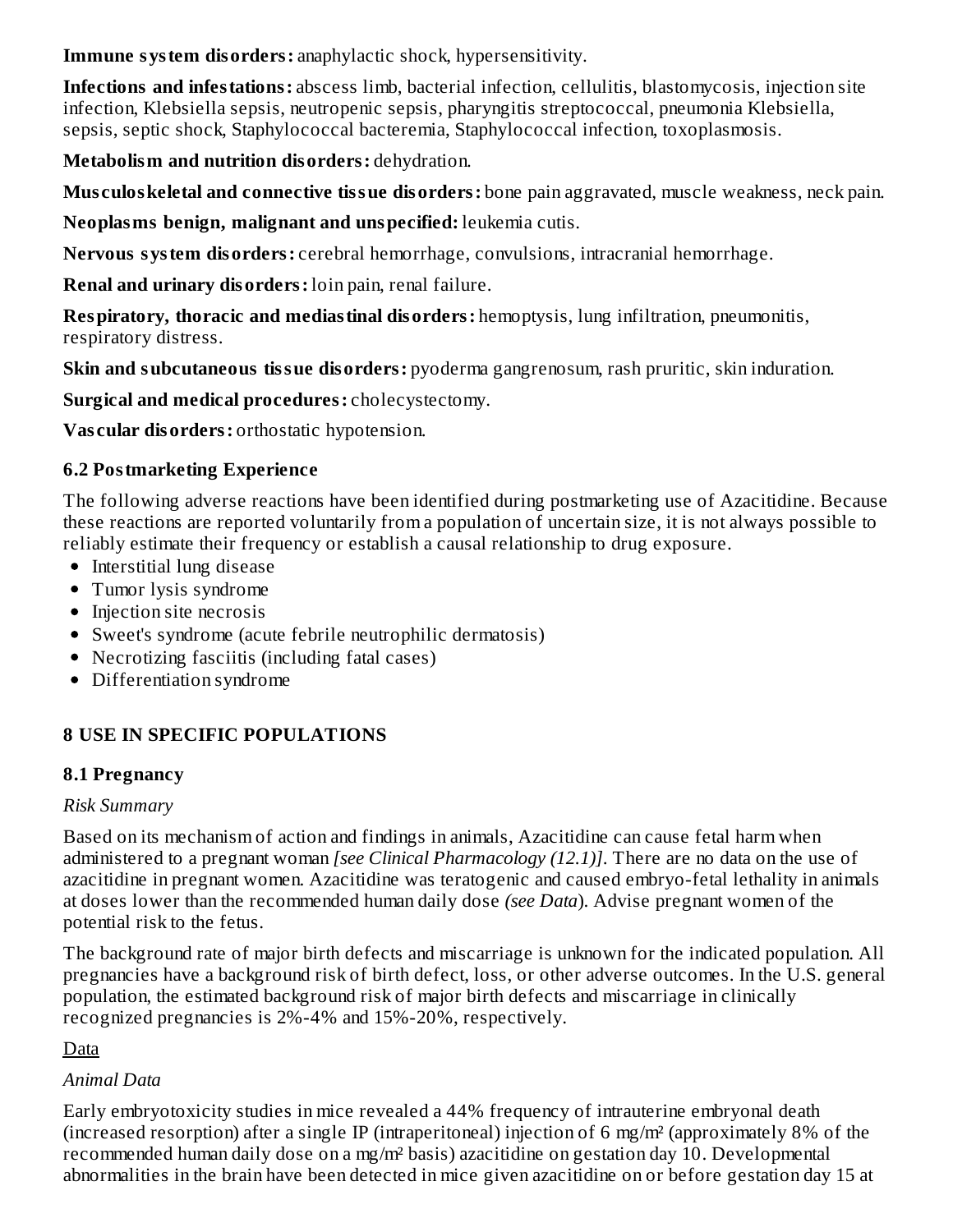doses of  $\sim$ 3-12 mg/m<sup>2</sup> (approximately 4%-16% the recommended human daily dose on a mg/m<sup>2</sup> basis).

In rats, azacitidine was clearly embryotoxic when given IP on gestation days 4-8 (postimplantation) at a dose of 6 mg/m² (approximately 8% of the recommended human daily dose on a mg/m² basis), although treatment in the preimplantation period (on gestation days 1-3) had no adverse effect on the embryos. Azacitidine caused multiple fetal abnormalities in rats after a single IP dose of 3 to 12 mg/m² (approximately 8% the recommended human daily dose on a mg/m² basis) given on gestation day 9, 10, 11 or 12. In this study azacitidine caused fetal death when administered at 3-12 mg/m² on gestation days 9 and 10; average live animals per litter was reduced to 9% of control at the highest dose on gestation day 9. Fetal anomalies included: CNS anomalies (exencephaly/encephalocele), limb anomalies (micromelia, club foot, syndactyly, oligodactyly), and others (micrognathia, gastroschisis, edema, and rib abnormalities).

# **8.2 Lactation**

### *Risk Summary*

There is no information regarding the presence of azacitidine in human milk, the effects of Azacitidine on the breastfed infant, or the effects of Azacitidine on milk production. Because many drugs are excreted in human milk and because of the potential for tumorigenicity shown for azacitidine in animal studies *[see Nonclinical Toxicology (13.1)]* and the potential for serious adverse reactions in nursing infants from Azacitidine, advise patients not to breastfeed during treatment with Azacitidine.

# **8.3 Females and Males of Reproductive Potential**

Based on its mechanism of action and findings in animals, Azacitidine can cause fetal harm when administered to a pregnant woman *[see Use in Specific Populations (8.1)]*.

### *Pregnancy Testing*

Verify the pregnancy status of females of reproductive potential prior to initiating azacitidine.

# **Contraception**

Females

Advise females of reproductive potential to avoid pregnancy during treatment with Azacitidine.

Males

Males with female sexual partners of reproductive potential should not father a child and should use effective contraception during treatment with Azacitidine.

*Infertility*

Based on animal data, azacitidine could have an effect on male or female fertility *[see Nonclinical Toxicology (13.1)]*.

# **8.4 Pediatric Us e**

Safety and effectiveness in pediatric patients have not been established.

# **8.5 Geriatric Us e**

Of the total number of patients in Studies 1, 2 and 3, 62% were 65 years and older and 21% were 75 years and older. No overall differences in effectiveness were observed between these patients and younger patients. In addition there were no relevant differences in the frequency of adverse reactions observed in patients 65 years and older compared to younger patients.

Of the 179 patients randomized to azacitidine in Study 4, 68% were 65 years and older and 21% were 75 years and older. Survival data for patients 65 years and older were consistent with overall survival results. The majority of adverse reactions occurred at similar frequencies in patients < 65 years of age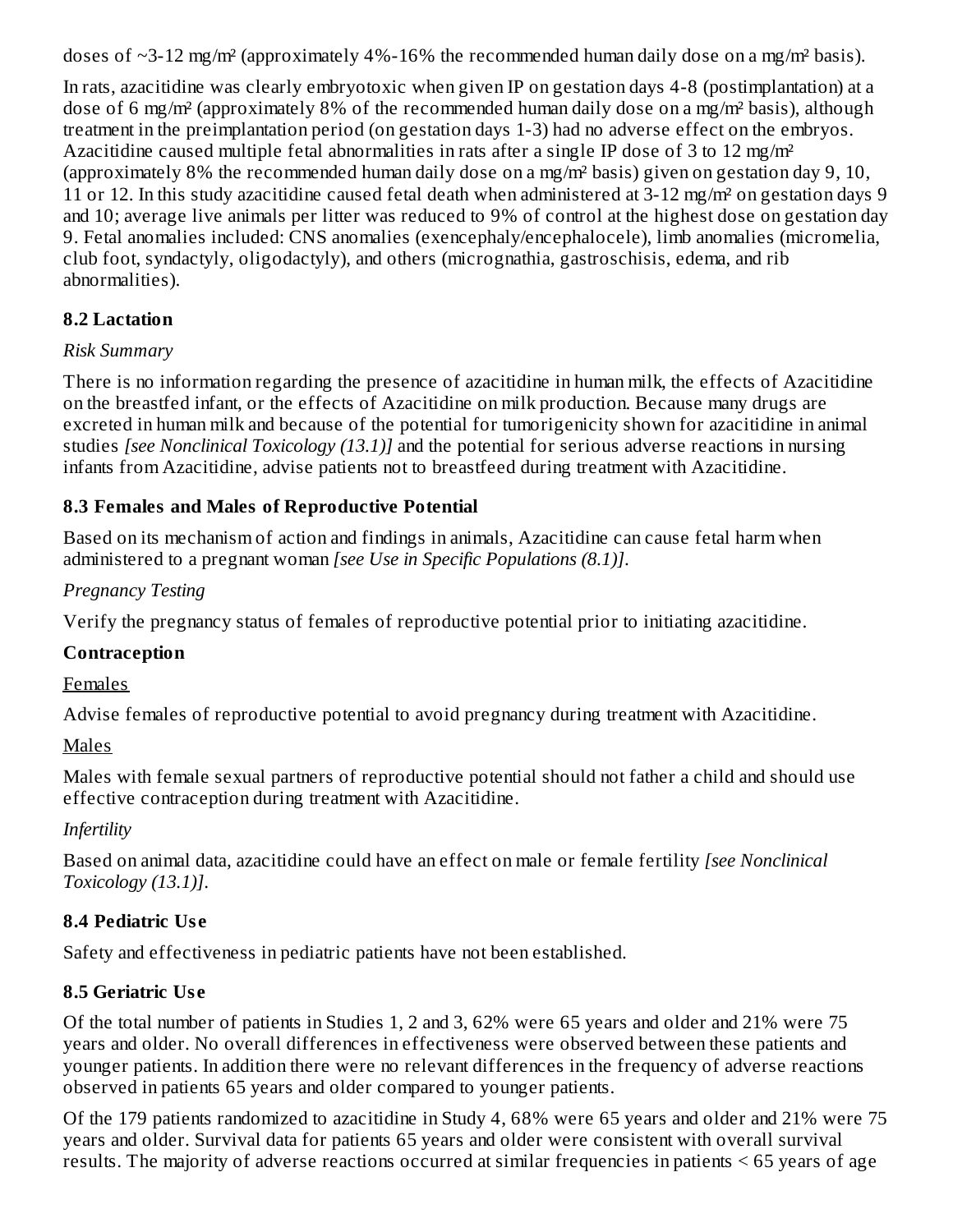and patients 65 years of age and older.

Elderly patients are more likely to have decreased renal function. Monitor renal function in these patients *[see Dosage and Administration (2.5) and Warnings and Precautions (5.3)]*.

# **10 OVERDOSAGE**

One case of overdose with Azacitidine was reported during clinical trials. A patient experienced diarrhea, nausea, and vomiting after receiving a single intravenous dose of approximately 290 mg/m², almost 4 times the recommended starting dose. The events resolved without sequelae, and the correct dose was resumed the following day. In the event of overdosage, the patient should be monitored with appropriate blood counts and should receive supportive treatment, as necessary. There is no known specific antidote for Azacitidine overdosage.

# **11 DESCRIPTION**

Azacitidine for injection contains azacitidine, which is a pyrimidine nucleoside analog of cytidine. Azacitidine is 4-amino-1-β-D-ribofuranosyl-s-triazin-2(1H)-one. The structural formula is as follows:



The empirical formula is  $\rm{C_8H_{12}N_4O_5}$ . The molecular weight is 244. Azacitidine is a white to off-white solid. Azacitidine was found to be insoluble in acetone, ethanol, and methyl ethyl ketone; slightly soluble in ethanol/water (50/50), propylene glycol, and polyethylene glycol; sparingly soluble in water, water saturated octanol, 5% dextrose in water, N-methyl-2-pyrrolidone, normal saline and 5% Tween 80 in water; and soluble in dimethylsulfoxide (DMSO).

The finished product is supplied in a sterile form for reconstitution as a suspension for subcutaneous injection or reconstitution as a solution with further dilution for intravenous infusion. Vials of Azacitidine for injection contain 100 mg of azacitidine and 100 mg mannitol as a sterile lyophilized powder.

# **12 CLINICAL PHARMACOLOGY**

# **12.1 Mechanism of Action**

Azacitidine is a pyrimidine nucleoside analog of cytidine. Azacitidine is believed to exert its antineoplastic effects by causing hypomethylation of DNA and direct cytotoxicity on abnormal hematopoietic cells in the bone marrow. The concentration of azacitidine required for maximum inhibition of DNA methylation *in vitro* does not cause major suppression of DNA synthesis. Hypomethylation may restore normal function to genes that are critical for differentiation and proliferation. The cytotoxic effects of azacitidine cause the death of rapidly dividing cells, including cancer cells that are no longer responsive to normal growth control mechanisms. Non-proliferating cells are relatively insensitive to azacitidine.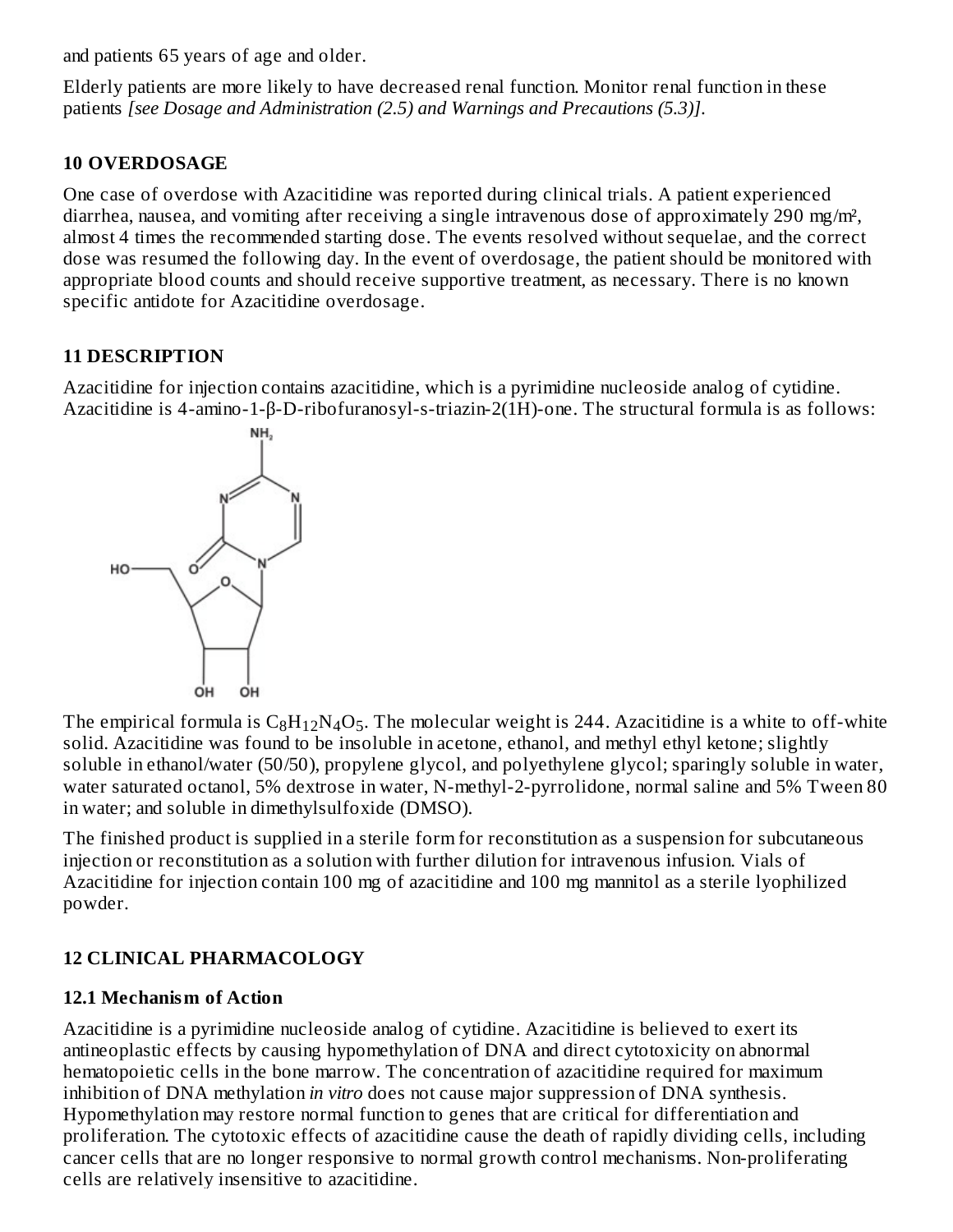#### **12.3Pharmacokinetics**

cells are relatively insensitive to azacitidine.

The pharmacokinetics of azacitidine were studied in 6 MDS patients following a single 75 mg/m<sup>2</sup> subcutaneous dose and a single 75 mg/m² intravenous dose.

# **Absorption**

Azacitidine is rapidly absorbed after subcutaneous administration; the peak plasma azacitidine concentration of  $750 \pm 403$  ng/ml occurred in 0.5 hour.

# **Distribution**

The bioavailability of subcutaneous azacitidine relative to intravenous azacitidine is approximately 89%, based on area under the curve. Mean volume of distribution following intravenous dosing is 76  $\pm$ 26 L. Mean apparent subcutaneous clearance is  $167 \pm 49$  L/hour and mean half-life after subcutaneous administration is 41  $\pm$  8 minutes. The AUC and C $_{\rm max}$  of subcutaneous administration of azacitidine in 21 patients with cancer were approximately dose proportional within the 25 to 100 mg/m² dose range. Multiple dosing at the recommended dose-regimen does not result in drug accumulation.

### **Elimination**

Published studies indicate that urinary excretion is the primary route of elimination of azacitidine and its metabolites. Following intravenous administration of radioactive azacitidine to 5 cancer patients, the cumulative urinary excretion was 85% of the radioactive dose. Fecal excretion accounted for <1% of administered radioactivity over 3 days. Mean excretion of radioactivity in urine following subcutaneous administration of <sup>14</sup>C-azacitidine was 50%. The mean elimination half-lives of total radioactivity (azacitidine and its metabolites) were similar after intravenous and subcutaneous administrations, about 4 hours.

### **Specific Populations**

In patients with cancer the pharmacokinetics of azacitidine in 6 patients with normal renal function (CLcr > 80 mL/min) and 6 patients with severe renal impairment (CLcr < 30 mL/min) were compared following daily subcutaneous dosing (Days 1 through 5) at 75 mg/m<sup>2</sup>/day. Severe renal impairment increased azacitidine exposure by approximately 70% after single and 41% after multiple subcutaneous administrations. This increase in exposure was not correlated with an increase in adverse events. The exposure was similar to exposure in patients with normal renal function receiving 100 mg/m². Therefore, a Cycle 1 dose modification is not recommended.

The effects of hepatic impairment, gender, age, or race on the pharmacokinetics of azacitidine have not been studied.

# **Drug-Drug Interactions**

No formal clinical drug interaction studies with azacitidine have been conducted.

An *in vitro* study of azacitidine incubation in human liver fractions indicated that azacitidine may be metabolized by the liver. Whether azacitidine metabolism may be affected by known microsomal enzyme inhibitors or inducers has not been studied.

An *in vitro* study with cultured human hepatocytes indicated that azacitidine at concentrations up to 100 μΜ (IV C $_{\rm max}$  = 10.6 μM) does not cause any inhibition of CYP2B6 and CYP2C8. The potential of azacitidine to inhibit other cytochrome P450 (CYP) enzymes is not known.

*In vitro* studies with human cultured hepatocytes indicate that azacitidine at concentrations of 1.0 μM to 100 μM does not induce CYP 1A2, 2C19, or 3A4/5.

# **13 NONCLINICAL TOXICOLOGY**

# **13.1 Carcinogenesis, Mutagenesis, Impairment of Fertility**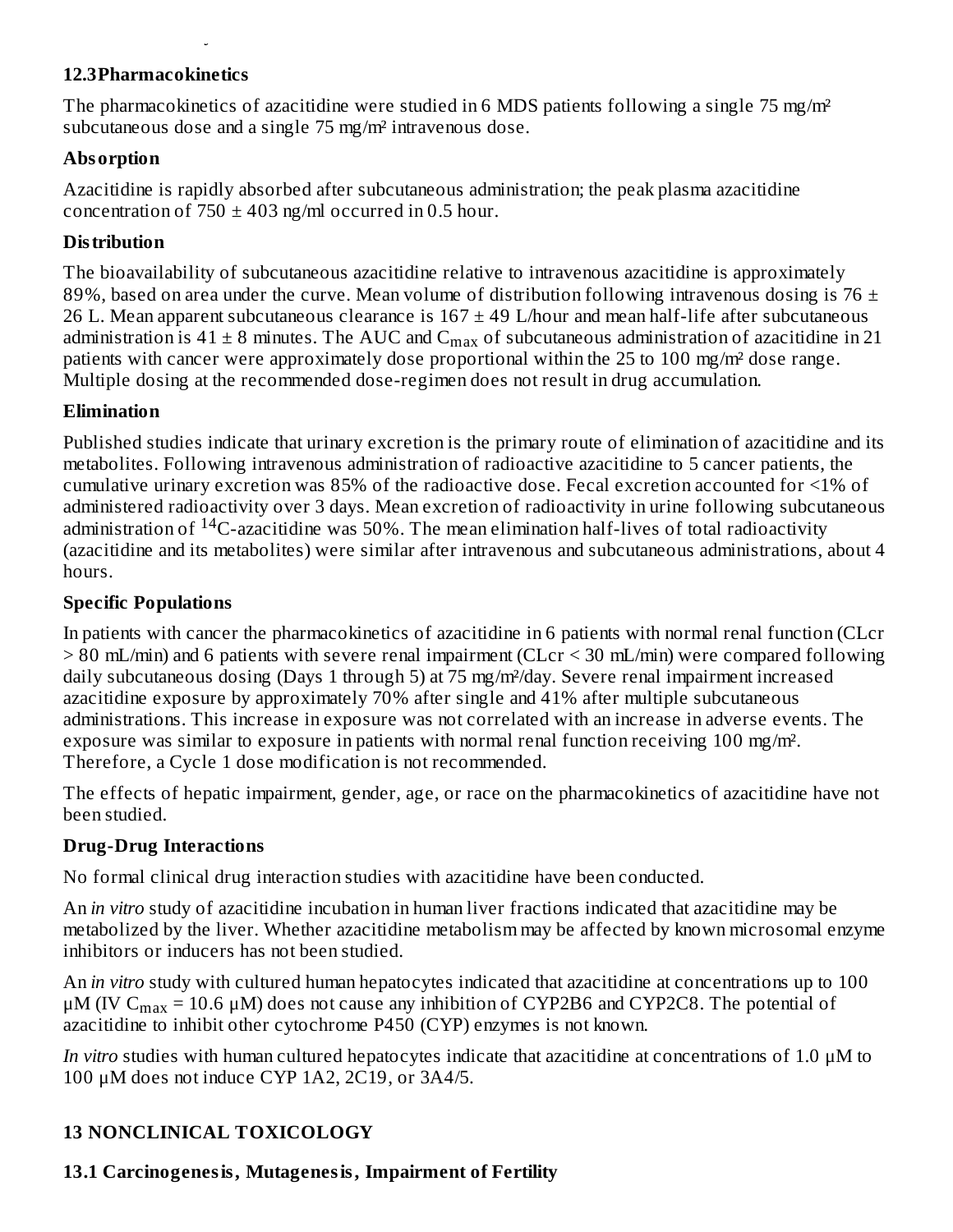The potential carcinogenicity of azacitidine was evaluated in mice and rats. Azacitidine induced tumors of the hematopoietic system in female mice at 2.2 mg/kg  $(6.6 \text{ mg/m}^2, \text{approximated by } 8\% \text{ the}$ recommended human daily dose on a mg/m² basis) administered IP three times per week for 52 weeks. An increased incidence of tumors in the lymphoreticular system, lung, mammary gland, and skin was seen in mice treated with azacitidine IP at 2.0 mg/kg (6.0 mg/m<sup>2</sup>, approximately 8% the recommended human daily dose on a mg/m² basis) once a week for 50 weeks. A tumorigenicity study in rats dosed twice weekly at 15 or 60 mg/m² (approximately 20%-80% the recommended human daily dose on a mg/m² basis) revealed an increased incidence of testicular tumors compared with controls.

The mutagenic and clastogenic potential of azacitidine was tested in *in vitro* bacterial systems Salmonella typhimurium strains TA100 and several strains of trpE8, Escherichia coli strains WP14 Pro, WP3103P, WP3104P, and CC103; in *in vitro* forward gene mutation assay in mouse lymphoma cells and human lymphoblast cells; and in an *in vitro* micronucleus assay in mouse L5178Y lymphoma cells and Syrian hamster embryo cells. Azacitidine was mutagenic in bacterial and mammalian cell systems. The clastogenic effect of azacitidine was shown by the induction of micronuclei in L5178Y mouse cells and Syrian hamster embryo cells.

Administration of azacitidine to male mice at 9.9 mg/m² (approximately 9% the recommended human daily dose on a mg/m<sup>2</sup> basis) daily for 3 days prior to mating with untreated female mice resulted in decreased fertility and loss of offspring during subsequent embryonic and postnatal development. Treatment of male rats 3 times per week for 11 or 16 weeks at doses of 15-30 mg/m² (approximately 20%-40%, the recommended human daily dose on a mg/m² basis) resulted in decreased weight of the testes and epididymides, and decreased sperm counts accompanied by decreased pregnancy rates and increased loss of embryos in mated females. In a related study, male rats treated for 16 weeks at 24 mg/m² resulted in an increase in abnormal embryos in mated females when examined on day 2 of gestation.

# **14 CLINICAL STUDIES**

# **Myelodysplastic Syndromes (MDS)**

Study 1 was a randomized, open-label, controlled trial carried out in 53 U.S. sites compared the safety and efficacy of subcutaneous Azacitidine plus supportive care with supportive care alone ("observation") in patients with any of the five FAB subtypes of myelodysplastic syndromes (MDS): refractory anemia (RA), RA with ringed sideroblasts (RARS), RA with excess blasts (RAEB), RAEB in transformation (RAEB-T), and chronic myelomonocytic leukemia (CMMoL). RA and RARS patients were included if they met one or more of the following criteria: required packed RBC transfusions; had platelet counts  $\leq 50.0 \times 10^9$ /L; required platelet transfusions; or were neutropenic (ANC <1.0 x  $10^9$ /L) with infections requiring treatment with antibiotics. Patients with acute myelogenous leukemia (AML) were not intended to be included. Supportive care allowed in this study included blood transfusion products, antibiotics, antiemetics, analgesics and antipyretics. The use of hematopoietic growth factors was prohibited. Baseline patient and disease characteristics are summarized in Table 3; the 2 groups were similar.

Azacitidine was administered at a subcutaneous dose of 75 mg/m<sup>2</sup> daily for 7 days every 4 weeks. The dose was increased to 100 mg/m<sup>2</sup> if no beneficial effect was seen after 2 treatment cycles. The dose was decreased and/or delayed based on hematologic response or evidence of renal toxicity. Patients in the observation arm were allowed by protocol to cross over to Azacitidine if they had increases in bone marrow blasts, decreases in hemoglobin, increases in red cell transfusion requirements, or decreases in platelets, or if they required a platelet transfusion or developed a clinical infection requiring treatment with antibiotics. For purposes of assessing efficacy, the primary endpoint was response rate (as defined in Table 4).

Of the 191 patients included in the study, independent review (adjudicated diagnosis) found that 19 had the diagnosis of AML at baseline. These patients were excluded from the primary analysis of response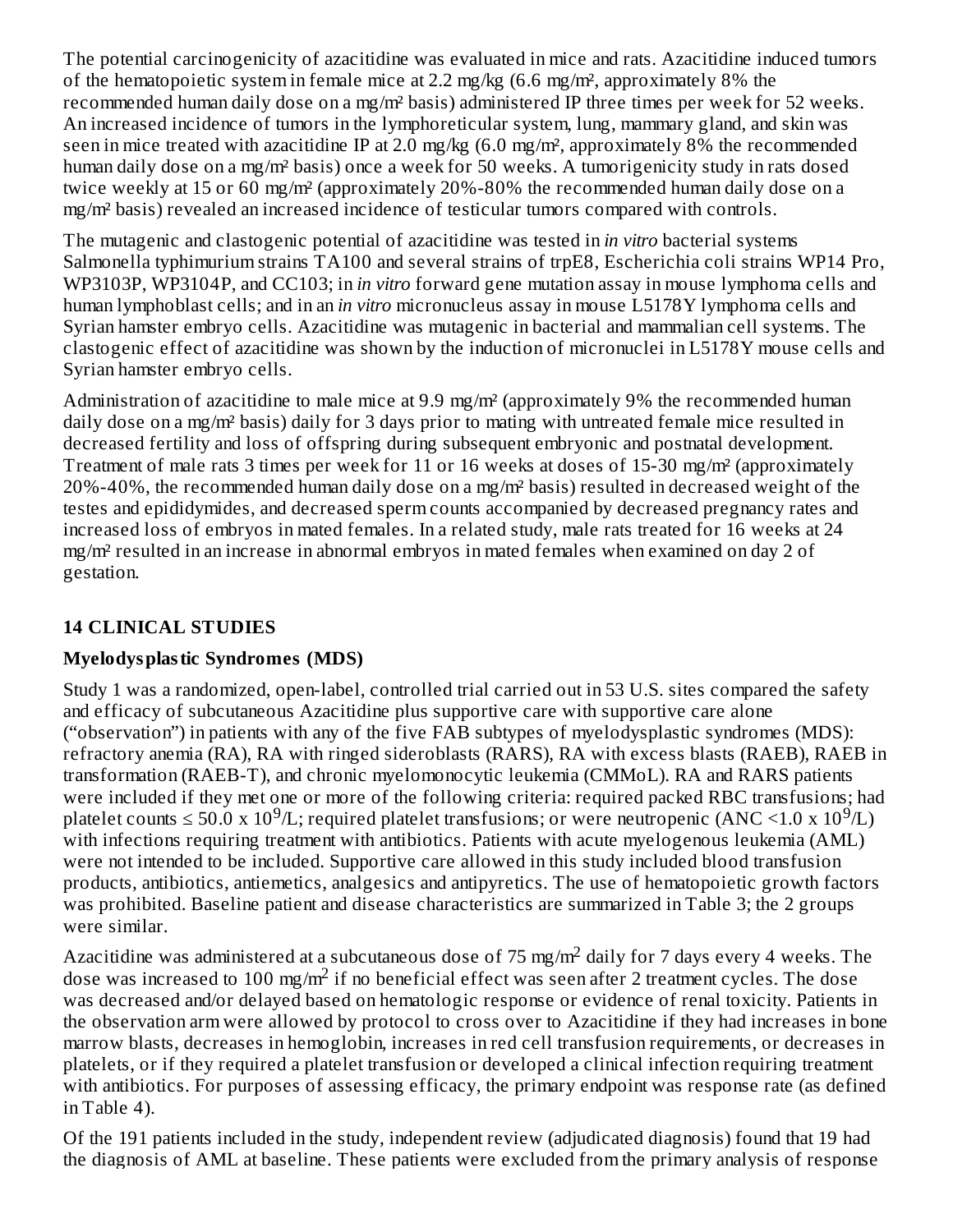rate, although they were included in an intent-to-treat (ITT) analysis of all patients randomized. Approximately 55% of the patients randomized to observation crossed over to receive Azacitidine treatment.

|                                                              | <b>Azacitidine</b><br>$(N=99)$ | <b>Observation</b><br>$(N=92)$ |
|--------------------------------------------------------------|--------------------------------|--------------------------------|
| Gender (n%)                                                  |                                |                                |
| Male                                                         | 72 (72.7)                      | 60 (65.2)                      |
| Female                                                       | 27(27.3)                       | 32 (34.8)                      |
| Race $(n\%)$                                                 |                                |                                |
| White                                                        | 93 (93.9)                      | 85 (92.4)                      |
| <b>Black</b>                                                 | 1(1.0)                         | 1(1.1)                         |
| Hispanic                                                     | 3(3.0)                         | 5(5.4)                         |
| Asian/Oriental                                               | 2(2.0)                         | 1(1.1)                         |
| Age (years)                                                  |                                |                                |
| N                                                            | 99                             | 91                             |
| Mean $\pm$ SD                                                | $67.3 \pm 10.39$               | $68.0 \pm 10.23$               |
| Range                                                        | $31 - 92$                      | $35 - 88$                      |
| Adjudicated MDS diagnosis at study entry (n%)                |                                |                                |
| <b>RA</b>                                                    | 21(21.2)                       | 18 (19.6)                      |
| <b>RARS</b>                                                  | 6(6.1)                         | 5(5.4)                         |
| <b>RAEB</b>                                                  | 38 (38.4)                      | 39 (42.4)                      |
| RAEB-T                                                       | 16 (16.2)                      | 14 (15.2)                      |
| <b>CMMoL</b>                                                 | 8(8.1)                         | 7(7.6)                         |
| <b>AML</b>                                                   | 10(10.1)                       | 9(9.8)                         |
| Transfusion product used in 3 months before study entry (n%) |                                |                                |
| Any transfusion product                                      | 70 (70.7)                      | 59 (64.1)                      |
| Blood cells, packed human                                    | 66 (66.7)                      | 55 (59.8)                      |
| Platelets, human blood                                       | 15(15.2)                       | 12(13.0)                       |
| Hetastarch                                                   | 0(0.0)                         | 1(1.1)                         |
| Plasma protein fraction                                      | 1(1.0)                         | 0(0.0)                         |
| Other                                                        | 2(2.0)                         | 2(2.2)                         |

### **Table 3. Bas eline Demographics and Dis eas e Characteristics**

### **Table 4. Respons e Criteria**

|                                         |                                                         | <b>RA</b>                                                                                                                             | <b>RARS</b>                        | <b>RAEB</b>                   | <b>RAEB-T</b> | <b>CMMoL</b> |
|-----------------------------------------|---------------------------------------------------------|---------------------------------------------------------------------------------------------------------------------------------------|------------------------------------|-------------------------------|---------------|--------------|
| Complete                                | <b>Marrow</b>                                           | <5% blasts                                                                                                                            |                                    |                               |               |              |
| <b>Response</b>                         | <b>Peripheral</b>                                       |                                                                                                                                       | Normal CBC if abnormal at baseline |                               |               |              |
| $(CR)$ , duration $\geq 4$ <b>Blood</b> |                                                         | Absence of blasts in the peripheral circulation                                                                                       |                                    |                               |               |              |
| weeks                                   |                                                         |                                                                                                                                       |                                    |                               |               |              |
| <b>Marrow</b>                           |                                                         | No marrow                                                                                                                             |                                    | $\geq$ 50% decrease in blasts |               |              |
|                                         |                                                         | Improvement of marrow dyspoiesis<br>requirements                                                                                      |                                    |                               |               |              |
| <b>Partial Response</b>                 |                                                         | $\geq$ 50% restoration in the deficit from normal levels of baseline<br>white cells, hemoglobin and platelets if abnormal at baseline |                                    |                               |               |              |
| $(PR)$ , duration $\geq 4$ .            | Peripheral                                              |                                                                                                                                       |                                    |                               |               |              |
| weeks                                   | No blasts in the peripheral circulation<br><b>Blood</b> |                                                                                                                                       |                                    |                               |               |              |
|                                         |                                                         | For CMMoL, if WBC is elevated at baseline, a $\geq$ 75% reduction<br>in the excess count over the upper limit of normal               |                                    |                               |               |              |
|                                         |                                                         |                                                                                                                                       |                                    |                               |               |              |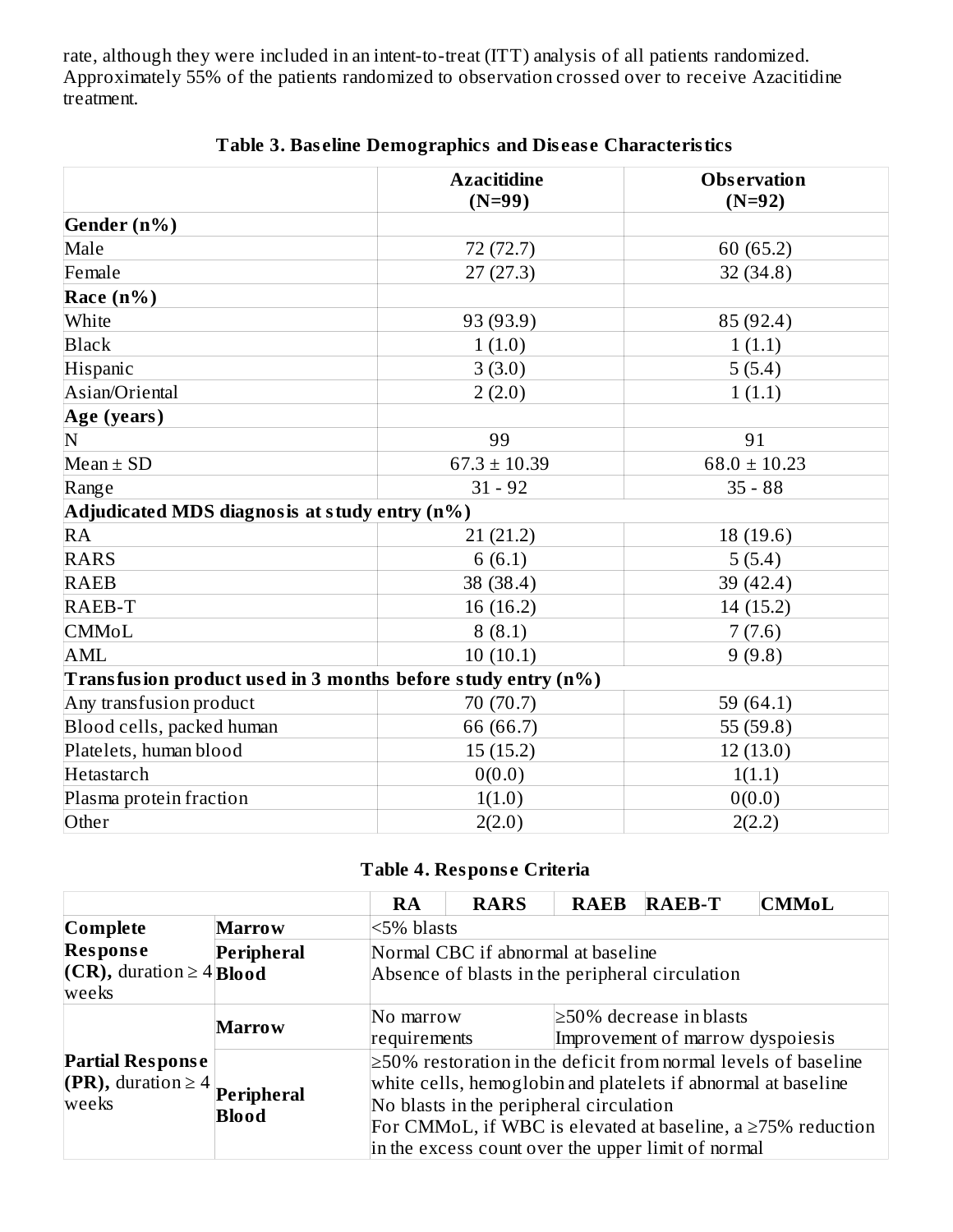The overall response rate  $(CR + PR)$  of 15.7% in Azacitidine -treated patients without AML (16.2% for all Azacitidine randomized patients including AML) was statistically significantly higher than the response rate of 0% in the observation group (p<0.0001) (Table 5). The majority of patients who achieved either CR or PR had either 2 or 3 cell line abnormalities at baseline (79%; 11/14) and had elevated bone marrow blasts or were transfusion dependent at baseline. Patients responding to Azacitidine had a decrease in bone marrow blasts percentage, or an increase in platelets, hemoglobin or WBC. Greater than 90% of the responders initially demonstrated these changes by the  $5<sup>th</sup>$  treatment cycle. All patients who had been transfusion dependent became transfusion independent during PR or CR. The mean and median duration of clinical response of PR or better was estimated as 512 and 330 days, respectively; 75% of the responding patients were still in PR or better at completion of treatment. Response occurred in all MDS subtypes as well as in patients with adjudicated baseline diagnosis of AML.

|                      | <b>Azacitidine</b><br>$(N=89)$ | <b>Observation Before</b><br>$Crossover(N=83)$ |           |
|----------------------|--------------------------------|------------------------------------------------|-----------|
| <b>Response</b>      | n(%)                           | n(%)                                           | P value   |
| Overall<br>$(CR+PR)$ | 14(15.7)                       | 0(0.0)                                         | (<0.0001) |
| Complete (CR)        | 5(5.6)                         | 0(0.0)                                         | (0.06)    |
| Partial (PR)         | 9(10.1)                        | 0(0.0)                                         | --        |

**Table 5. Respons e Rates**

Patients in the observation group who crossed over to receive Azacitidine treatment (47 patients) had a response rate of 12.8%.

Study 2, a multi-center, open-label, single-arm study of 72 patients with RAEB, RAEB-T, CMMoL, or AML was also carried out. Treatment with subcutaneous Azacitidine resulted in a response rate ( $CR +$ PR) of 13.9%, using criteria similar to those described above. The mean and median duration of clinical response of PR or better was estimated as 810 and 430 days, respectively; 80% of the responding patients were still in PR or better at the time of completion of study involvement. In Study 3, another open-label, single-arm study of 48 patients with RAEB, RAEB-T, or AML, treatment with intravenous Azacitidine resulted in a response rate of 18.8%, again using criteria similar to those described above. The mean and median duration of clinical response of PR or better was estimated as 389 and 281 days, respectively; 67% of the responding patients were still in PR or better at the time of completion of treatment. Response occurred in all MDS subtypes as well as in patients with adjudicated baseline diagnosis of AML in both of these studies. Azacitidine dosage regimens in these 2 studies were similar to the regimen used in the controlled study.

Benefit was seen in patients who did not meet the criteria for PR or better, but were considered "improved." About 24% of Azacitidine -treated patients were considered improved, and about 2/3 of those lost transfusion dependence. In the observation group, only 5/83 patients met criteria for improvement; none lost transfusion dependence. In all 3 studies, about 19% of patients met criteria for improvement with a median duration of 195 days.

Study 4 was an international, multicenter, open-label, randomized trial in MDS patients with RAEB, RAEB-T or modified CMMoL according to FAB classification and Intermediate-2 and High risk according to IPSS classification. Of the 358 patients enrolled in the study, 179 were randomized to receive azacitidine plus best supportive care (BSC) and 179 were randomized to receive conventional care regimens (CCR) plus BSC (105 to BSC alone, 49 to low dose cytarabine and 25 to chemotherapy with cytarabine and anthracycline). The primary efficacy endpoint was overall survival.

The azacitidine and CCR groups were comparable for baseline parameters. The median age of patients was 69 years (range was 38-88 years), 98% were Caucasian, and 70% were male. At baseline, 95% of the patients were higher risk by FAB classification: RAEB (58%), RAEB-T (34%), and CMMoL (3%).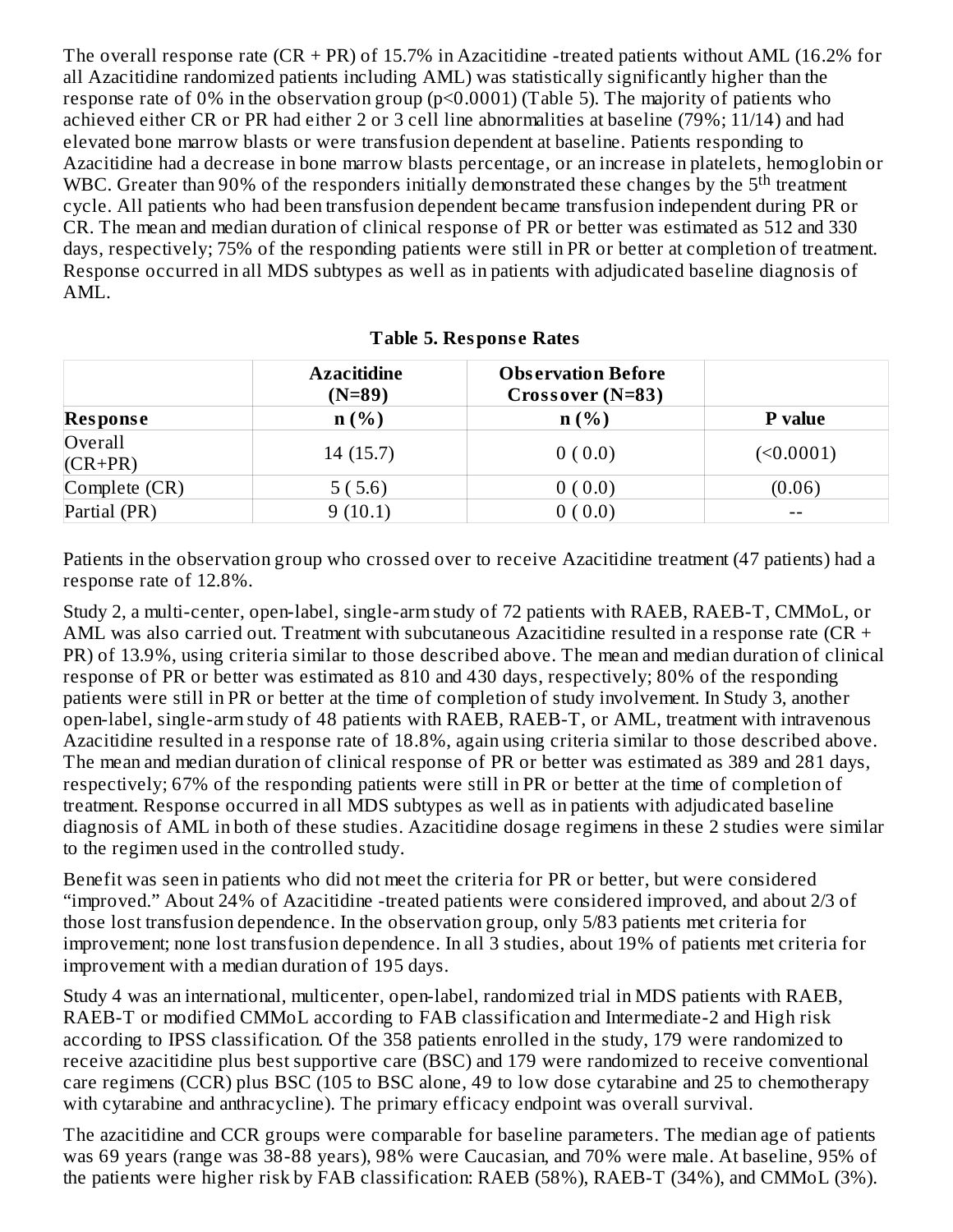By IPSS classification, 87% were higher risk: Int-2 (41%), High (47%). At baseline, 32% of patients met WHO criteria for AML.

Azacitidine was administered subcutaneously at a dose of 75 mg/m² daily for 7 consecutive days every 28 days (which constituted one cycle of therapy). Patients continued treatment until disease progression, relapse after response, or unacceptable toxicity. Azacitidine patients were treated for a median of 9 cycles (range 1 to 39), BSC only patients for a median of 7 cycles (range 1 to 26), low dose cytarabine patients for a median of 4.5 cycles (range 1 to 15), and chemotherapy with cytarabine and anthracycline patients for a median of 1 cycle (range 1 to 3, i.e. induction plus 1 or 2 consolidation cycles).

In the Intent-to-Treat analysis, patients treated with azacitidine demonstrated a statistically significant difference in overall survival as compared to patients treated with CCR (median survival of 24.5 months vs. 15.0 months; stratified log-rank p=0.0001). The hazard ratio describing this treatment effect was 0.58 (95% CI: 0.43, 0.77).





Key:  $AZA =$  azacitidine;  $CCR =$  conventional care regimens;  $CI =$  confidence interval;  $HR =$  Hazard Ratio

Azacitidine treatment led to a reduced need for red blood cell transfusions (see Table 6). In patients treated with azacitidine who were RBC transfusion dependent at baseline and became transfusion independent, the median duration of RBC transfusion independence was 13.0 months.

| <b>Efficacy Parameter</b>             | <b>Azacitidine plus BSC</b><br>$(n=179)$ | <b>Conventional Care Regimens</b><br>$(n=179)$ |
|---------------------------------------|------------------------------------------|------------------------------------------------|
| Number and percent of patients who    |                                          |                                                |
| were transfusion dependent at         |                                          |                                                |
| baseline who became transfusion       | 50/111 (45.0%)                           | 13/114 (11.4%)                                 |
| independent on treatment <sup>1</sup> | $(95\%$ CI: 35.6%, 54.8%)                | $(95\% \text{ CI: } 6.2\%, 18.7\%)$            |
| Number and percent of patients who    | 10/68 (14.7%)                            | 28/65 (43.1%)                                  |
| were transfusion-independent at       | $(95\%$ CI: 7.3%, 25.4%)                 | $(95\% \text{ CI: } 30.9\%, 56.0\%)$           |
| baseline who became transfusion-      |                                          |                                                |
| dependent on treatment                |                                          |                                                |

**Table 6. Effect of Azacitidine on RBC Transfusions in MDS Patients**

 $^1$  A patient was considered RBC transfusion independent during the treatment period if the patient had no RBC transfusions during any 56 consecutive days or more during the treatment period. Otherwise, the patient was considered transfusion dependent.

#### **15 REFERENCES**

1. "OSHA Hazardous Drugs." OSHA. http://www.osha.gov/SLTC/hazardousdrugs/index.html

#### **16 HOW SUPPLIED/STORAGE AND HANDLING**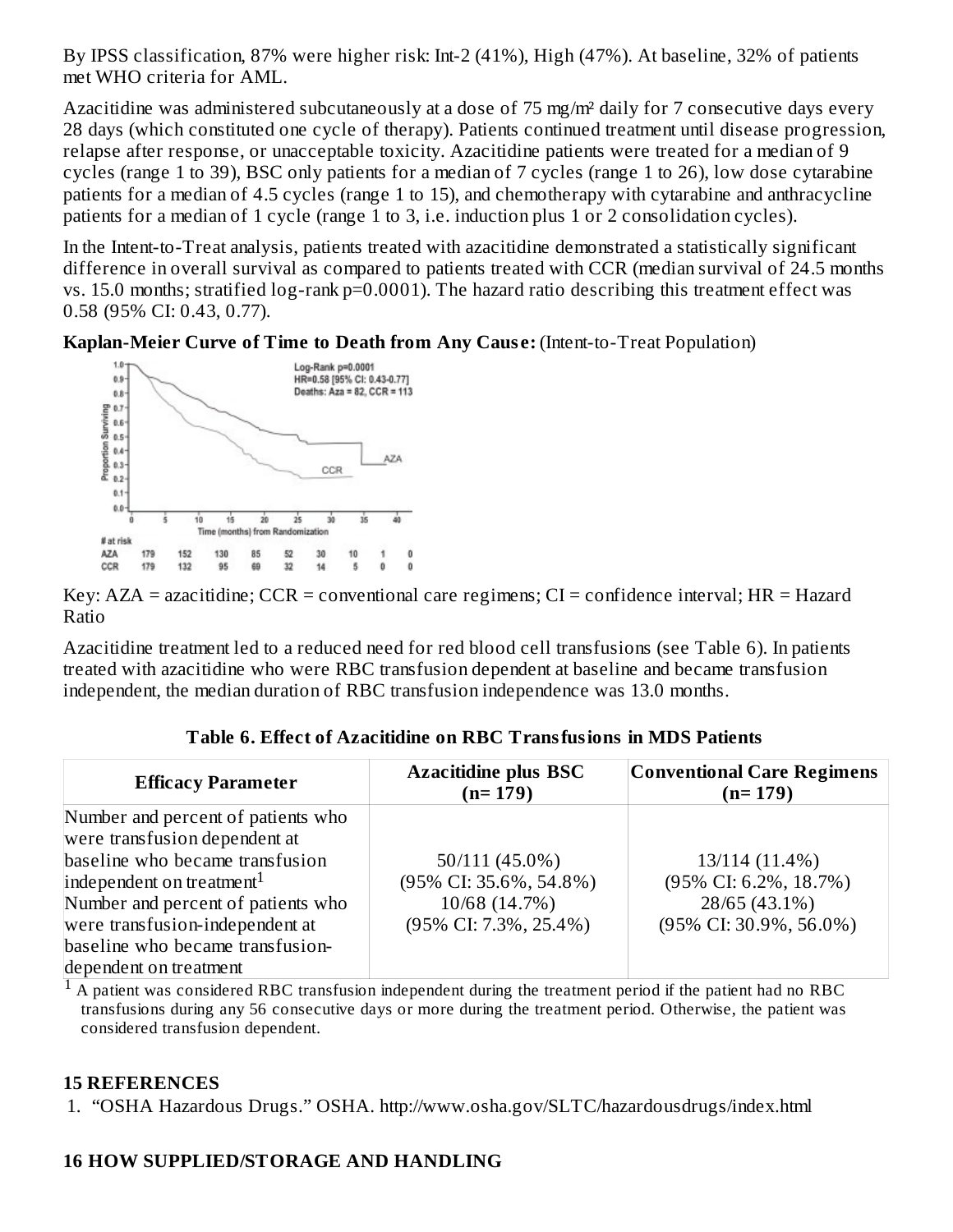# **How Supplied**

Azacitidine for injection is supplied as a lyophilized powder in 100 mg single-dose vials packaged in cartons of 1 vial (NDC 63323-771-39).

#### **Storage**

Store unreconstituted vials at 25º C (77º F); excursions permitted to 15º-30º C (59º-86º F) (See USP Controlled Room Temperature).

#### **Handling and Disposal**

Azacitidine for injection is a cytotoxic drug. Follow applicable special handling and disposal procedures. $^{\rm 1}$ 

# **17 PATIENT COUNSELING INFORMATION**

#### Hepatotoxicity in Patients with Severe Pre-Existing Hepatic Impairment

Instruct patients to inform their physician about any underlying liver disease *[see Warnings and Precautions (5.2)]*.

#### Renal Toxicity

Instruct patients to inform their physician about any underlying renal disease *[see Warnings and Precautions (5.3)*

#### Embryo-Fetal Risk

Advise pregnant women of the potential risk to a fetus *[see Warnings and Precautions (5.5) and Use in Specific Populations (8.1)]*.

Advise females of reproductive potential to avoid pregnancy during treatment with Azacitidine for injection. Advise males with female sexual partners of reproductive potential to not father a child and to use effective contraception during treatment with Azacitidine for injection. Advise patients to report pregnancy to their physicians immediately *[see Warnings and Precautions (5.5) and Use in Specific Populations (8.3)]*.

#### Lactation

Advise patients to avoid breastfeeding while receiving Azacitidine for injection *[see Use in Specific Populations (8.2)]*.

Manufactured for:

#### **WE FRESENIUS I** KABI

Lake Zurich, IL 60047 Made in India www.fresenius-kabi.com/us 451537C

Revised: 06/2020

4500645

#### **Principal Display Panel – 100 mg Vial Label**

NDC 63323-771-39 **Azacitidine for Injection 100 mg/vial**

**For Subcutaneous and**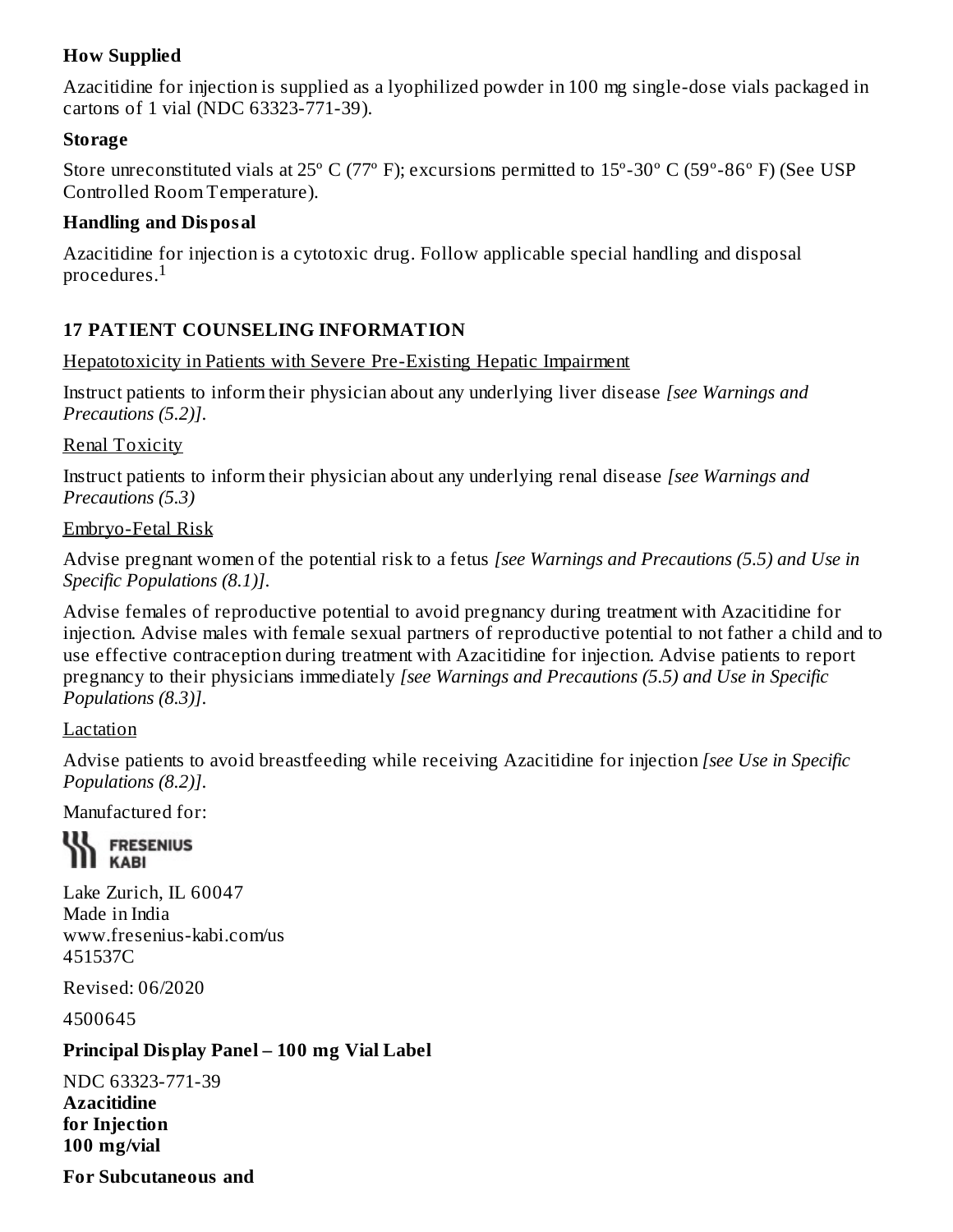# **Intravenous Us e Only** Rx only

Single-Dose Vial



### **Principal Display Panel – 100 mg Carton**

NDC 63323-771-39

**Azacitidine**

**for Injection 100 mg/vial**

**For Subcutaneous and Intravenous Us e Only**

Rx only

One Single-Dose Vial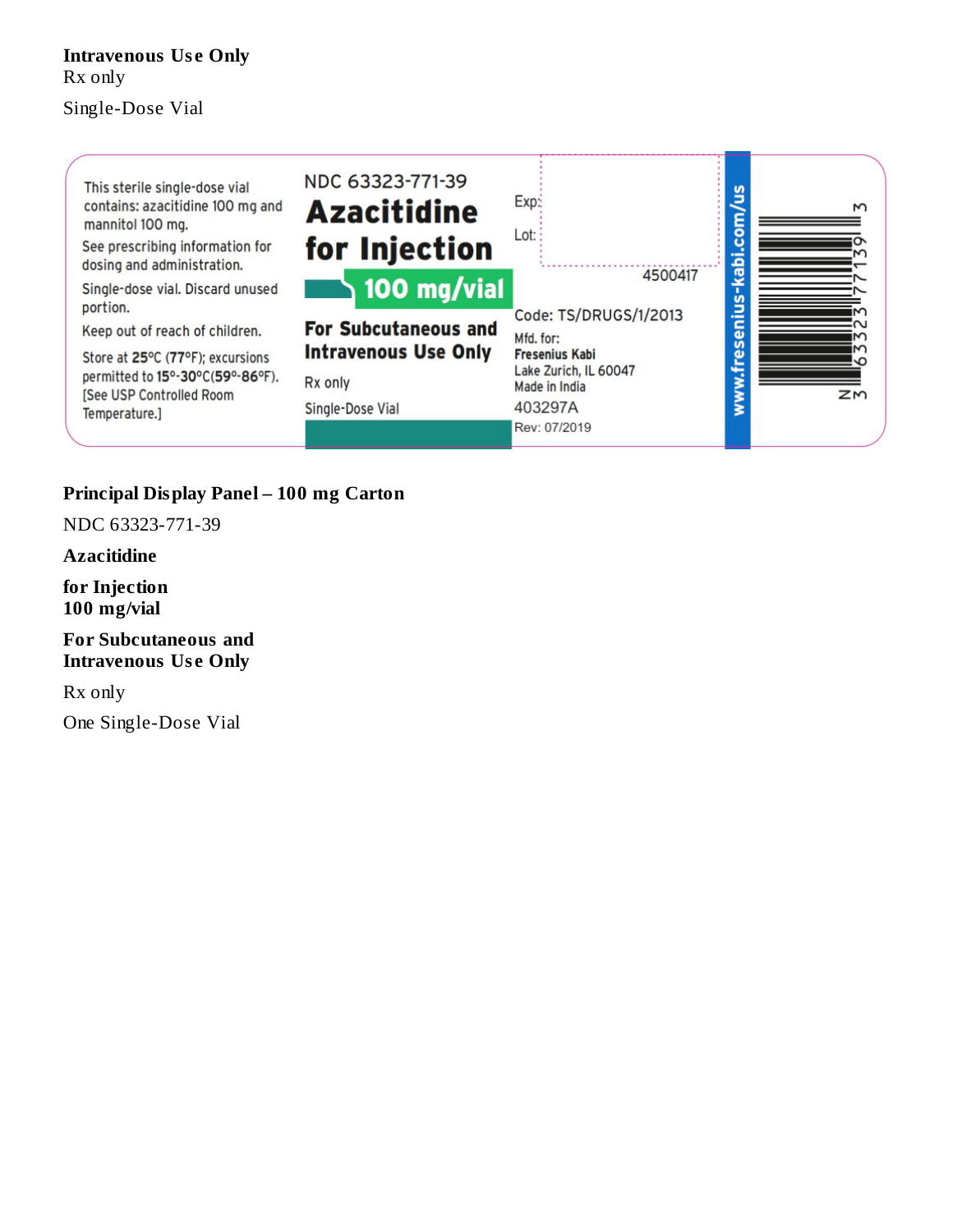

| <b>AZACITIDINE</b>                                             |                                               |                 |               |  |  |  |  |
|----------------------------------------------------------------|-----------------------------------------------|-----------------|---------------|--|--|--|--|
| azacitidine injection, powder, lyophilized, for solution       |                                               |                 |               |  |  |  |  |
|                                                                |                                               |                 |               |  |  |  |  |
| <b>Product Information</b>                                     |                                               |                 |               |  |  |  |  |
| <b>Product Type</b>                                            | HUMAN PRESCRIPTION DRUG<br>Item Code (Source) |                 | NDC:63323-771 |  |  |  |  |
| <b>Route of Administration</b>                                 | INTRAVENOUS, SUBCUTANEOUS                     |                 |               |  |  |  |  |
|                                                                |                                               |                 |               |  |  |  |  |
|                                                                |                                               |                 |               |  |  |  |  |
| <b>Active Ingredient/Active Moiety</b>                         |                                               |                 |               |  |  |  |  |
| <b>Ingredient Name</b>                                         | <b>Basis of Strength</b>                      | Strength        |               |  |  |  |  |
| AZACITIDINE (UNII: M801H13NRU) (AZACITIDINE - UNII:M801H13NRU) | <b>AZACITIDINE</b>                            | 100 mg in 30 mL |               |  |  |  |  |
|                                                                |                                               |                 |               |  |  |  |  |
|                                                                |                                               |                 |               |  |  |  |  |
| <b>Inactive Ingredients</b>                                    |                                               |                 |               |  |  |  |  |
| <b>Ingredient Name</b>                                         | <b>Strength</b>                               |                 |               |  |  |  |  |